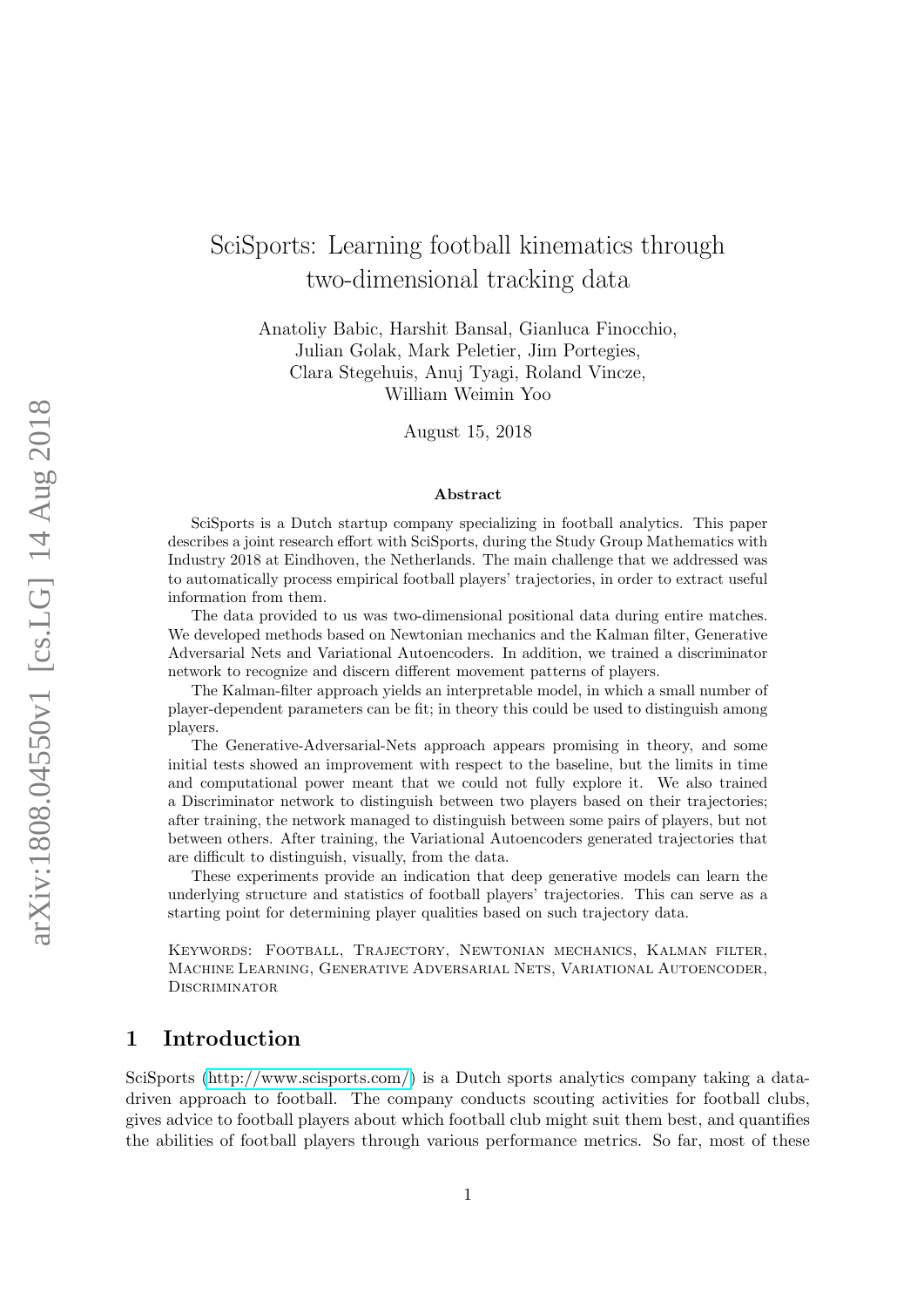activities have been supported by either coarse event data, such as line-ups and outcomes of matches, or more fine-grained event data such as completed passes, distances covered by players, yellow cards received and goals scored.

In the long term, SciSports aims to install specialized cameras and sensors across football fields to create a two- and three-dimensional virtual rendering of the matches, by recording players' coordinate positions and gait data in millisecond time intervals. From this massive amount of data, SciSports is interested in predicting future game courses and extracting useful analytics. Insights gained from this learning process can be used as preliminary steps towards determining the quality and playing style of football players. In this project we based our work on a dataset containing the recorded two-dimensional positions of all players and the ball during 14 standard football matches at 0.1 second time intervals.

Football kinematics such as acceleration, maximal sprinting speed and distance covered during a match can be extracted automatically from trajectory data. However, there are also important unobservable factors/features determining the soccer game, e.g., a player can be of enormous value to a game without being anywhere near the ball. These latent factors are key to understanding the drivers of motion and their roles in predicting future game states. There are in general two basic approaches to uncovering these factors: we can either postulate a model or structure for these factors, based on physical laws and other domain knowledge (model-based), or we can use machine learning techniques and let the algorithms discover these factors on their own (data-driven).

Model-based approaches have been widely used to analyze football trajectories. Examples in the literature include statistical models such as state space models [Yu et al.](#page-22-0) [\(2003a,](#page-22-0)[b\)](#page-23-0); [Ren](#page-22-1) [et al.](#page-22-1) [\(2008\)](#page-22-1) and physical models based on equations of motion and aerodynamics [Goff and](#page-22-2) Carré [\(2009\)](#page-22-2). These methods have the advantage of producing interpretable results and they can quickly give reasonable predictions using relatively few past observations. In Section [3.1,](#page-2-0) we build state space models based on principles of Newtonian mechanics to illustrate these approaches.

The need to specify an explicit model is a drawback, however, since human players probably follow complicated rules of behavior. To this end, data-driven approaches embody the promise of taking advantage of having large amounts of data through machine learning algorithms, without specifying the model; in a sense the model is chosen by the algorithm as part of the training.

We implemented a Variational Autoencoder (VAE), as introduced by [Kingma and Welling](#page-22-3) [\(2013\)](#page-22-3), and a Generative Adversarial Net (GAN) as developed in [Goodfellow et al.](#page-22-4) [\(2014\)](#page-22-4).

The paper is organized as follows. In the next section, we describe the two-dimensional positional data used for our analyses. We present the model-based state-space approach in Section [3](#page-2-1) and the data-driven methods based on GANs and VAEs in Sections [4.1](#page-9-0) and [4.2,](#page-12-0) respectively. We introduce the discriminator network to differentiate movements in [4.3.](#page-16-0) We conclude in Section [5](#page-17-0) and discuss future work.

The R and Python codes used to reproduce all our analyses can be found in [https://](https://bitbucket.org/AnatoliyBabic/swi-scisports-2018) [bitbucket.org/AnatoliyBabic/swi-scisports-2018.](https://bitbucket.org/AnatoliyBabic/swi-scisports-2018)

# 2 The data

The data that we used for this project was provided by SciSports and is taken from 14 complete 90-minute football matches. For each player and ball (23 entities total) the  $(x, y)$ -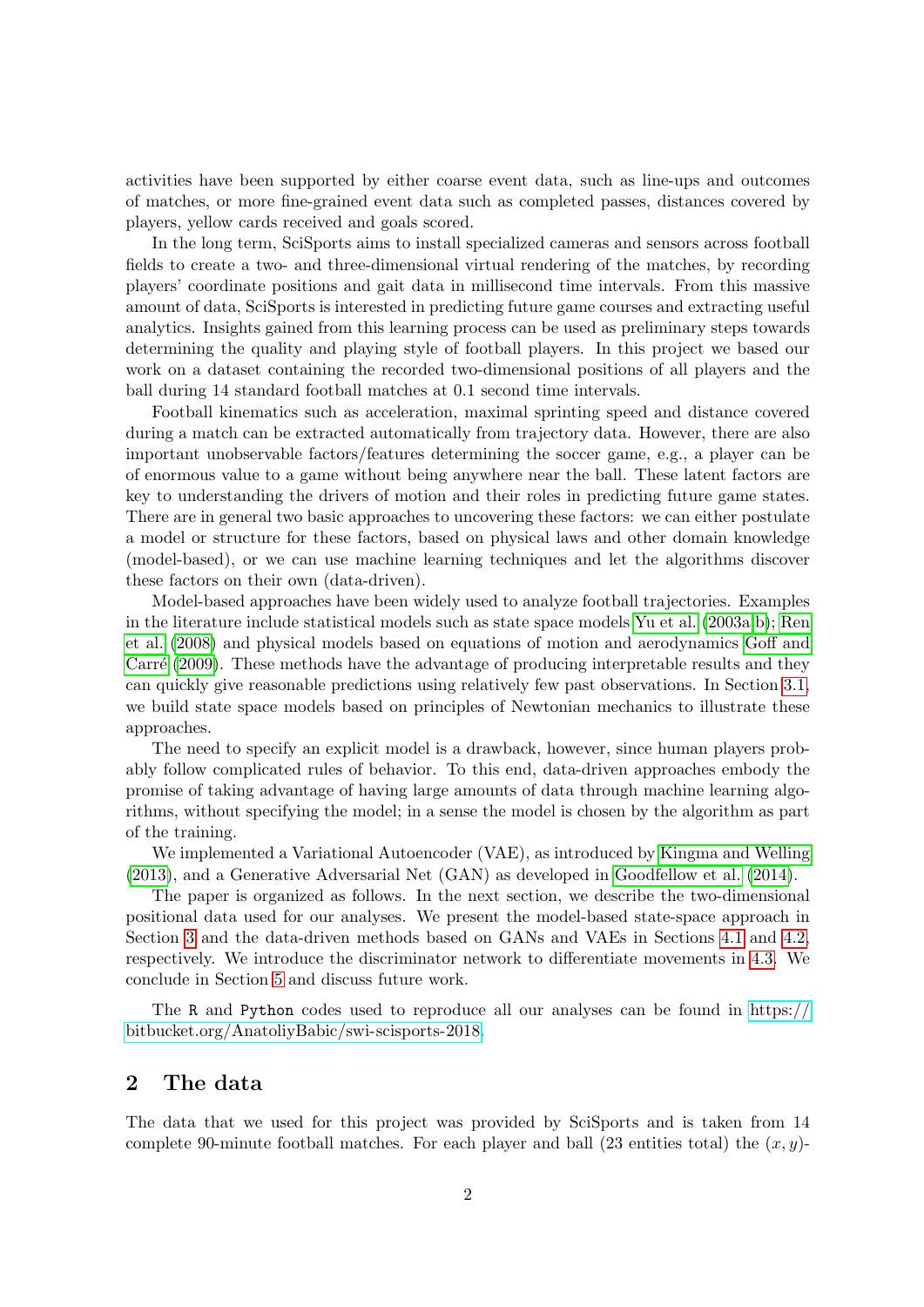<span id="page-2-2"></span>

Figure 1: A snapshot in time ( $\approx$  2 minutes into the game) of the positional data for all players (blue and red teams) and the ball (circle). Note that the goalkeepers can be identified as the players standing at the leftmost and rightmost positions on the field.

coordinates on the field have been recorded with a resolution of 10 cm and 10 frames per second; i.e., the trajectory of a player on a 10 seconds timespan corresponds to a  $(2 \times 100)$ vector of  $(x, y)$ -coordinates. The field measures 68 by 105 meters, and the origin of the coordinate system is the center of the pitch. For all football fields illustrated in this report, the dimensions are given in centimeters, which means that the field corresponds to the rectangle  $[-5250, 5250] \times [-3400, 3400].$ 

For illustration, Figure [1](#page-2-2) shows a single-time snapshot of the positional data for the ball and all players.

# <span id="page-2-1"></span>3 Methods: model-based

In this section we describe a model-based approach to extract information from the data. With this approach we have two goals: first, to extract velocities from the position data in such a way that the impact of the noise in position measurements is minimized, and secondly, to estimate acceleration profiles of different players.

#### <span id="page-2-0"></span>3.1 Newtonian mechanics and the Kalman filter

#### A single football player

We first consider the case of modeling the movement of one football player in the first match. We assume that this player is not a goalkeeper, since we would like to model movement ranges that span at least half the field. The data provides a player's  $(x, y)$ -position at every fixed 100 milliseconds as long as he remains in the game. Let  $\Delta t$  be the time difference between successive timesteps, and let us denote a player's position in the  $(x, y)$  plane at timestep t as  $x_t$ , with the velocity and acceleration as  $v_t$  and  $a_t$ ; they are related by  $a_t = dv_t/dt$  and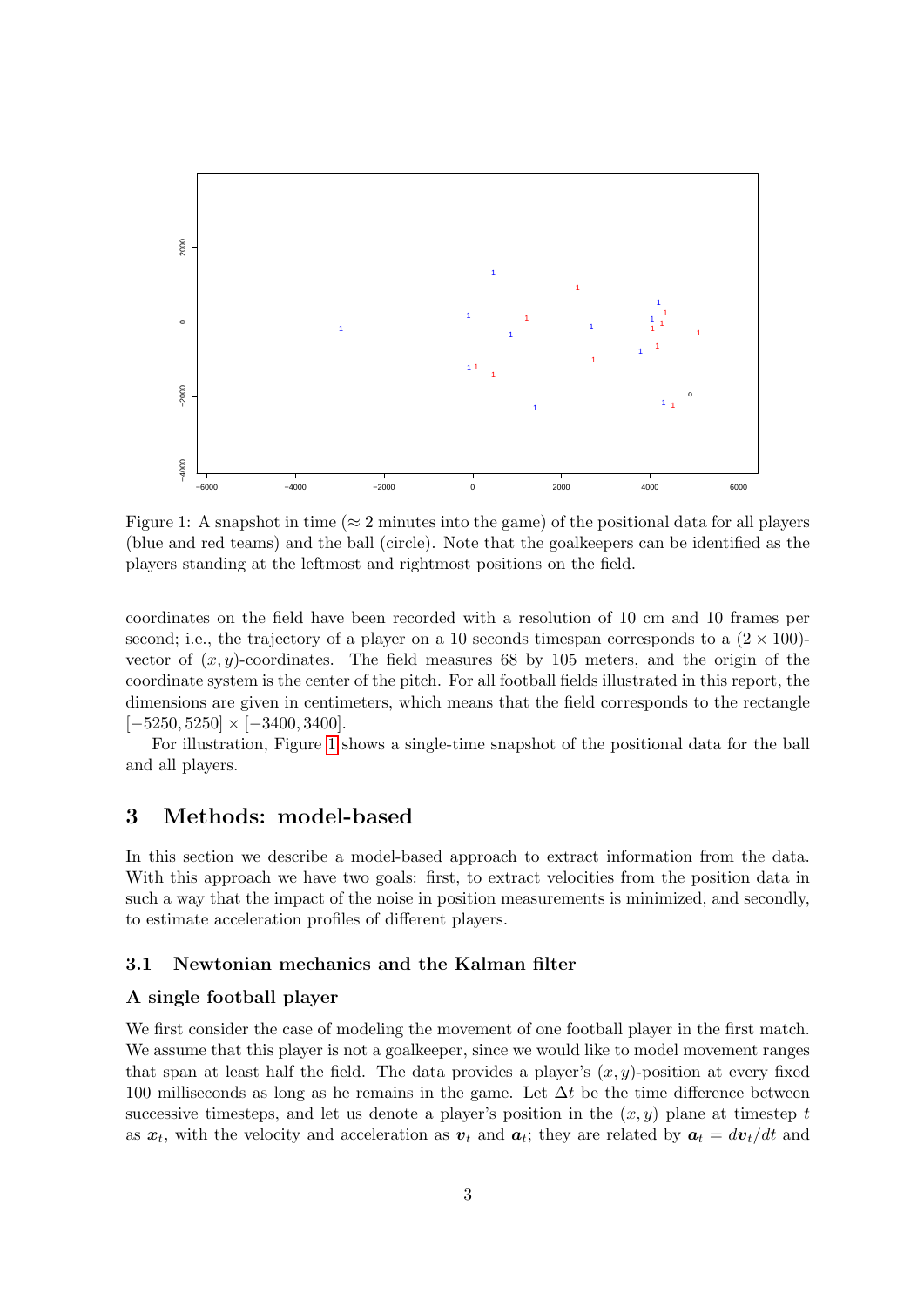$v_t = dx_t/dt$ . By approximating these derivatives by finite differences we obtain

<span id="page-3-0"></span>
$$
\begin{aligned} \n\boldsymbol{x}_t &= \boldsymbol{x}_{t-1} + \Delta t \, \boldsymbol{v}_{t-1} + \frac{1}{2} (\Delta t)^2 \boldsymbol{a}_t, \\ \n\boldsymbol{v}_t &= \boldsymbol{v}_{t-1} + \Delta t \, \boldsymbol{a}_t. \n\end{aligned} \tag{3.1}
$$

We now model the acceleration  $a_t$ . We assume that at each timestep t the acceleration  $a_t$  is independently and normally distributed with mean 0 and unknown covariance matrix Q (we write this as  $a_t \sim N(0, Q)$ ). Since acceleration is proportional to force by Newton's second law of motion, this induces a normal distribution on the corresponding force exerted by the player, and the exponential decay of its tails translate to natural limits imposed on muscular work output.

In view of  $(3.1)$ , we take position and velocity  $(x_t, v_t)$  as our underlying state vector, and we consider the following model:

<span id="page-3-2"></span><span id="page-3-1"></span>
$$
\begin{pmatrix}\n\boldsymbol{x}_t \\
\boldsymbol{v}_t\n\end{pmatrix} = \underbrace{\begin{pmatrix}\n\boldsymbol{I}_2 & \Delta t \boldsymbol{I}_2 \\
\boldsymbol{0} & \boldsymbol{I}_2\n\end{pmatrix}}_{\boldsymbol{T}_t} \begin{pmatrix}\n\boldsymbol{x}_{t-1} \\
\boldsymbol{v}_{t-1}\n\end{pmatrix} + \underbrace{\begin{pmatrix}\n\frac{1}{2}(\Delta t)^2 \boldsymbol{I}_2 \\
\Delta t \boldsymbol{I}_2\n\end{pmatrix}}_{\boldsymbol{R}_t} \boldsymbol{a}_t,
$$
\n(3.2)\n
$$
\boldsymbol{\eta}_t = \underbrace{\begin{pmatrix}\n1 & 0 & 0 & 0 \\
0 & 1 & 0 & 0\n\end{pmatrix}}_{\boldsymbol{W}_t} \begin{pmatrix}\n\boldsymbol{x}_t \\
\boldsymbol{v}_t\n\end{pmatrix}}_{\boldsymbol{z}_t} + \boldsymbol{\varepsilon}_t,
$$
\n(3.3)

In the state equation [\(3.2\)](#page-3-1), the state vector  $z_t := (x_t, v_t)$  propagates forward in time ac-cording to the Newtonian dynamics of [\(3.1\)](#page-3-0), driven by an acceleration  $a_t \sim N(0, Q)$ . In the observation equation [\(3.3\)](#page-3-2), the observed quantity  $\eta_t$  records the player's position and not his/her velocity, and we assume that these position data are recorded with Gaussian measurement errors:  $\varepsilon_t \sim N(0, \Sigma)$  with  $\Sigma = \text{Diag}(\sigma_x^2, \sigma_y^2)$ . We initialize  $z_1 \sim N(0, P_1)$  and we assume that  $\varepsilon_t$ ,  $a_t$ , and  $z_1$  are mutually independent, and independent across different times.

We use a Kalman filter to integrate this model with the measurements; this should lead to an estimate for the velocity that is less noisy than simply calculating finite differences. However, the Kalman filter parameters depend on the noise levels as characterized by the player's acceleration variance Q and the measurement error parameters  $\sigma_x, \sigma_y$ , and these we do not know; therefore we combine the Kalman filter with parameter estimation.

In each Kalman-filter timestep we assume that we have access to observations  $\eta_t$ , and we compute the one-step state prediction  $\bm{Z}_{t+1} = \mathrm{E}(\bm{z}_{t+1}|\bm{\eta}_t,\dots,\bm{\eta}_1)$  and its error  $\bm{\delta}_t = \bm{\eta}_t - \bm{W}_t \bm{Z}_t,$ in conjunction with their estimated covariance matrices  $P_{t+1} = \text{Var}(z_{t+1} | \eta_t, \dots, \eta_1)$  and  $\mathbf{F}_t = \text{Var}(\boldsymbol{\delta}_t) = \boldsymbol{W}_t \boldsymbol{P}_t \boldsymbol{W}_t^T + \boldsymbol{\Sigma}$ . The Kalman recursion formulas for these calculations are given by (see Appendix A of [Helske, 2017\)](#page-22-5)

<span id="page-3-3"></span>
$$
\mathbf{Z}_{t+1} = \mathbf{T}_t(\mathbf{Z}_t + \mathbf{K}_t \mathbf{F}_t^{-1} \boldsymbol{\delta}_t) \tag{3.4a}
$$

$$
\boldsymbol{P}_{t+1} = \boldsymbol{T}_t (\boldsymbol{P}_t - \boldsymbol{K}_t \boldsymbol{F}_t^{-1} \boldsymbol{K}_t^T) \boldsymbol{T}_t^T + \boldsymbol{R}_t \boldsymbol{Q} \boldsymbol{R}_t^T, \tag{3.4b}
$$

where  $\boldsymbol{K}_t = \boldsymbol{P}_t \boldsymbol{W}_t^T$ . For given values of  $\boldsymbol{Q}$  and  $\sigma_x, \sigma_y$  this leads to time courses of the state  $\mathbf{Z}_t$ , the covariance  $\mathbf{P}_t$ , and the derived quantities  $\boldsymbol{\delta}_t$  and  $\mathbf{F}_t$ .

We have a total of 6 unknown parameters in our state space model, i.e., the two diagonal entries of  $\Sigma$  and all the 2 × 2 entries of  $Q$  (we did not exploit the symmetry of  $Q$ ). Given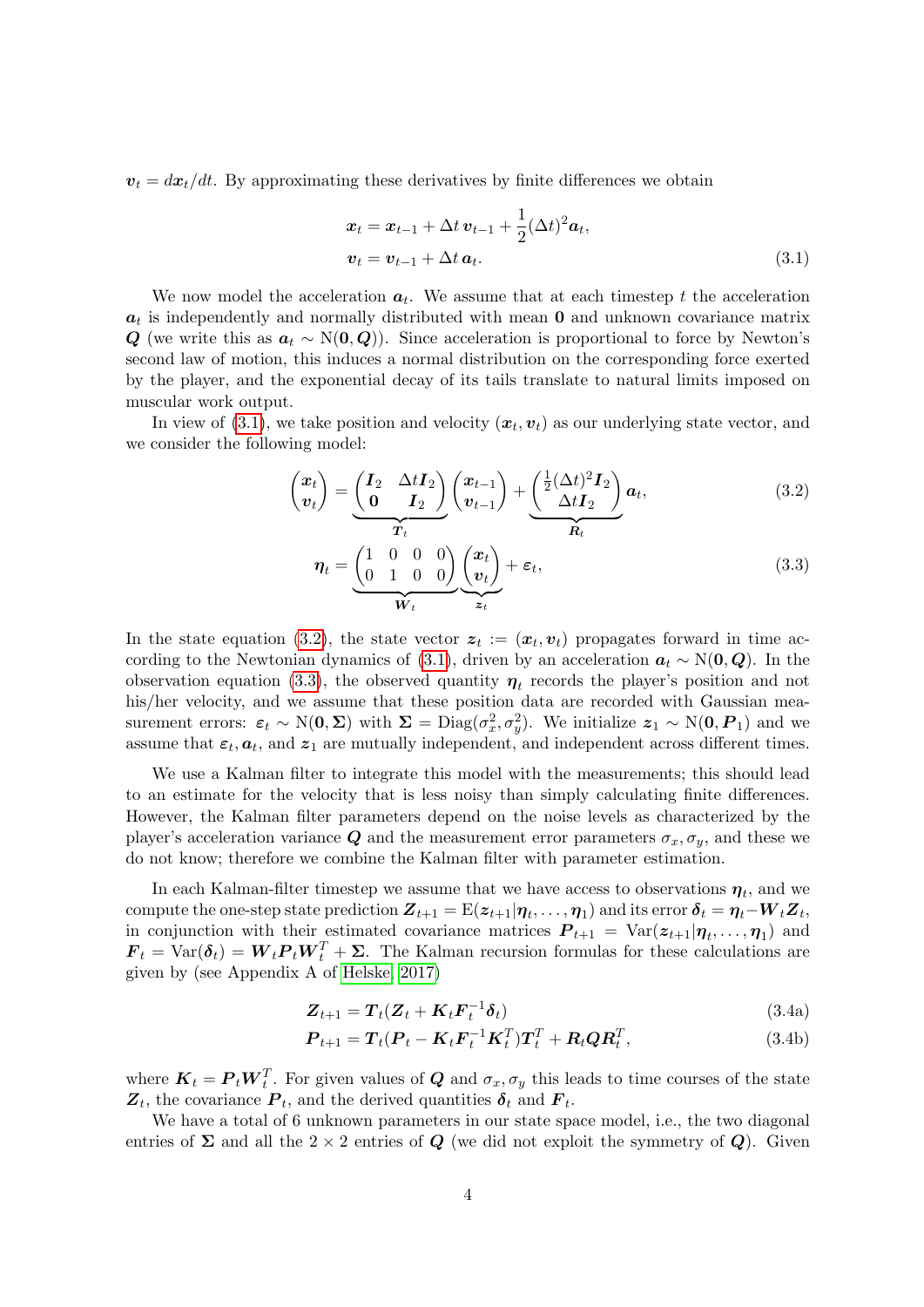the result of a calculation for given  $Q$  and  $\sigma_x, \sigma_y$ , the log-likelihood function [\(Helske, 2017\)](#page-22-5) is given by

<span id="page-4-0"></span>
$$
l_n = -\frac{np}{2}\log\left(2\pi\right) - \frac{1}{2}\sum_{t=1}^n \left(\log\det\boldsymbol{F}_t + \boldsymbol{\delta}_t^T \boldsymbol{F}_t^{-1} \boldsymbol{\delta}_t\right),\tag{3.5}
$$

where p is the dimension of  $\eta_t$  at a fixed t, which in our present case is 2. We then compute the maximum likelihood estimator for the 6 covariance parameters using the Broyden-Fletcher-Goldfarb-Shanno (BFGS) optimization algorithm.

This setup leads to the following multilevel iteration.

- 1. We select the first 10 timesteps from the data; this means that we know the values of  $\eta_1$  to  $\eta_{10}$ .
- <span id="page-4-1"></span>2. At the outer level we maximize the log-likelihood function [\(3.5\)](#page-4-0) with respect to Q and  $\sigma_x, \sigma_y$ .
- 3. At the inner level, i.e. for each evaluation of the log-likelihood, we run the Kalman filter [\(3.4\)](#page-3-3) for 10 steps, ending at time  $t = 11$ .
- 4. After completing the optimization over Q and  $\sigma_x, \sigma_y$  for this choice of 10 timesteps, we have both an estimate of Q and  $\sigma_x, \sigma_y$  during that period and a prediction for  $z_t = (x_t, v_t)$ , for  $t = 1, \ldots, 11$ . We then shift the 10-step window by one timestep, to  $2, \ldots, 11$ , and go back to step [2.](#page-4-1)

At the end of this process, we have for each 10-step window of times a series of estimates of  $\boldsymbol{x}_t, \, \boldsymbol{v}_t, \, \boldsymbol{P}_t, \, \boldsymbol{Q}, \, \text{and} \, \, \sigma_x, \sigma_y.$ 

Remark 1. Each of the 11-step runs of the Kalman filter equations [\(3.4\)](#page-3-3) needs to be initialized. We initialize  $z_1$  randomly, drawn from  $N(0, P_1)$ , as mentioned above. Concerning the choice of  $P_1$ , a commonly used default is to set  $P_1 = 10^7 I$  as a diffuse prior distribution. However, this is numerically unstable and prone to cumulative roundoff errors. Instead, we use the exact diffuse initialization method by decomposing  $P_1$  into its diffusive and nondiffusive parts; for more details see [Koopman and Durbin](#page-22-6) [\(2003\)](#page-22-6).

**Remark 2.** In actual implementation, some technical modifications are needed to speed up computations, particularly when  $\eta_t$  consists of high-dimensional observations at each time point (which happens when we estimate all 23 entities, as we do below). To solve for this dimensionality issue and to avoid direct inversion of  $\mathbf{F}_t$ , the state space model of [\(3.3\)](#page-3-2) and [\(3.2\)](#page-3-1) is recast into an equivalent univariate form and the latent states are estimated using a univariate Kalman filter (cf. [Koopman and Durbin, 2000\)](#page-22-7).

The Kalman filter algorithm and parameter estimation (including the univariate formulation and diffuse initialization) were performed using the KFAS package (see [Helske, 2017\)](#page-22-5) in the R software package.

#### Results for a single player

We modeled the movement of the player with number 3, who appears to hold the position of left central midfielder, and who was in the pitch for the entire game. As described above,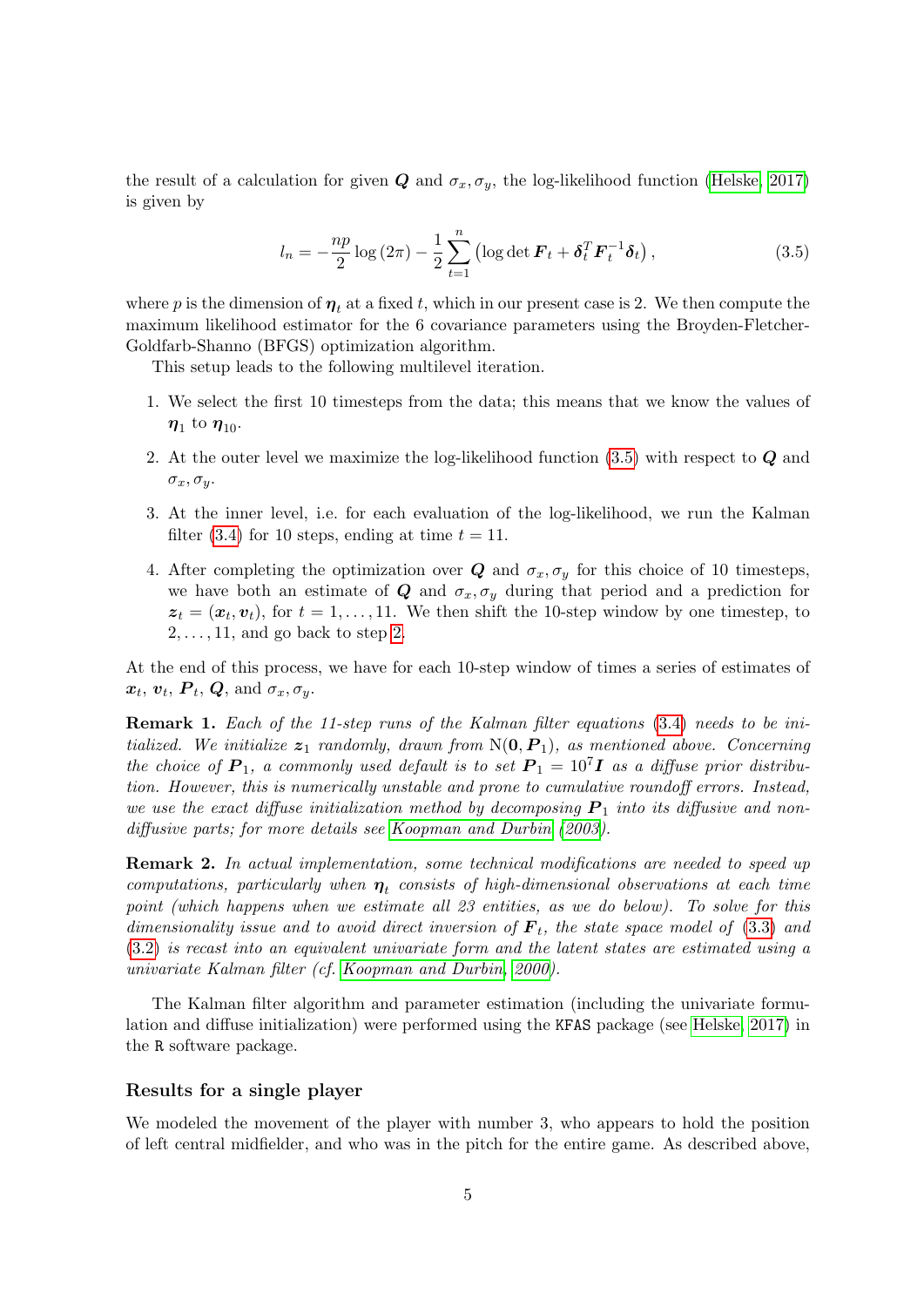<span id="page-5-0"></span>

Figure 2: Blue: One-step-ahead predicted position, Red: True recorded position.

<span id="page-5-1"></span>

Figure 3: One-step-ahead predicted velocity vector field  $v_t$ , arrow points to direction of motion and vector length is speed.

we use a sliding window of 10 training samples for predictions, such that we first use 10 time points to predict the 11th point (one-step-ahead), then we shift the window one timestep ahead and use the next 10 time points to predict the 12th point and so on.

Figure 2 shows one-step-ahead predicted positions of our midfielder (blue dots) for the first 2500 time points. We see that the state space model is able to make accurate predictions (when compared to the red true positions), even if we have used only the past 10 locations in our algorithm. Moreover, the model is able to trace out complicated movements and sharp corners as is evident from the figure.

As mentioned above, one reason for applying a Kalman filter to the data is to extract the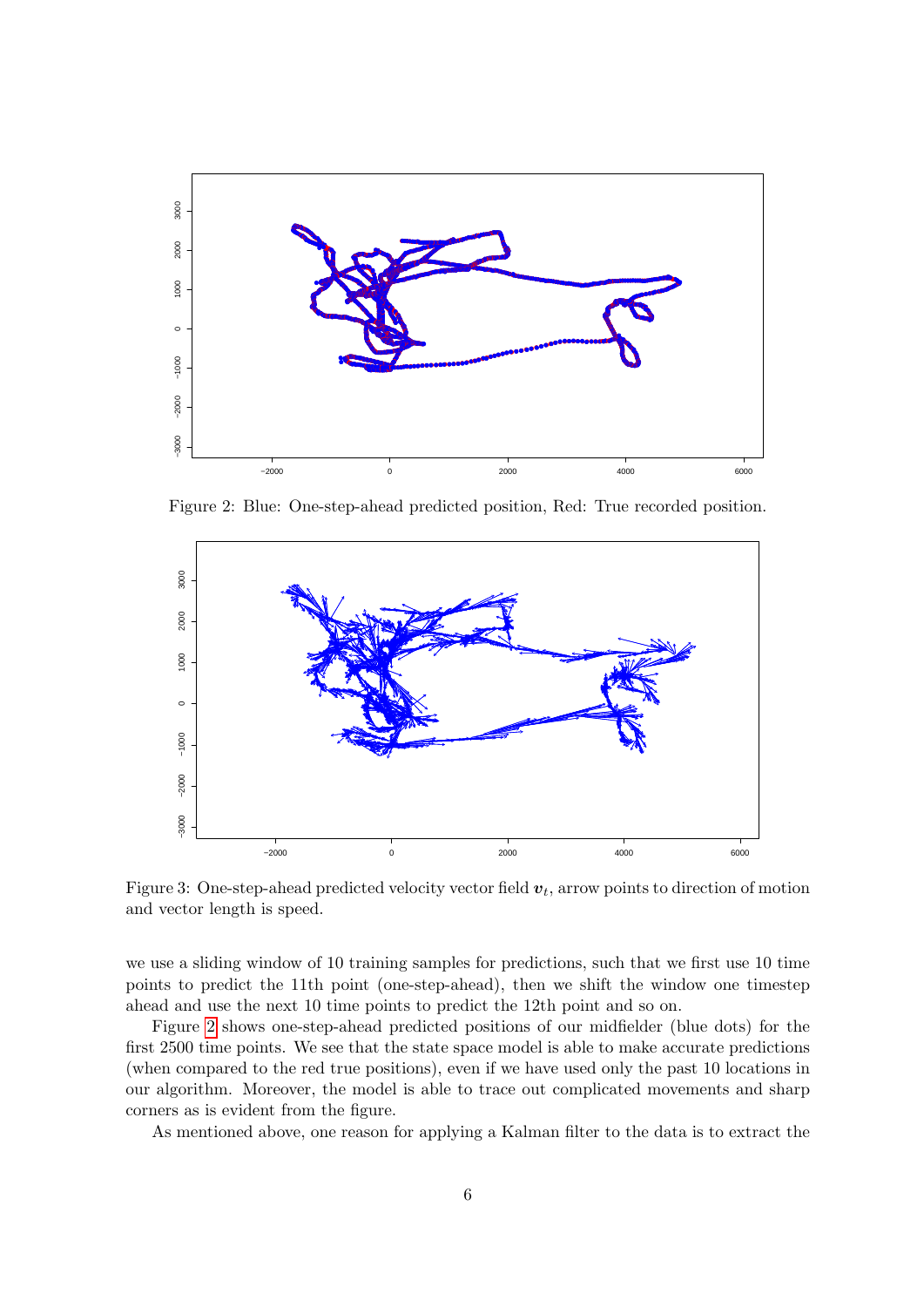velocity. Figure [3](#page-5-1) illustrates the velocity vectors as arrows tangent to the position curve. We also plot the scalar speeds  $\|\mathbf{v}_t\|$  against the 2500 time points in Figure [4.](#page-6-0)

To see the correspondence between these three figures, let us focus on a distinguishing stretch of movement made by our midfielder, who starts at  $(0, -1000)$ , then sprints towards the goal post in the East, make two loops towards the North and again moved back across the field to the West, thus making a somewhat elongated rectangle on the field. We know that he is sprinting to the goal from Figure [3](#page-5-1) due to the long arrows pointing to the East, with exact magnitudes given by the peak slightly after time 1000 in Figure [4.](#page-6-0) The midfielder has relatively lower speeds when making the double loop (from time 1200 to 1500 in Figure [4\)](#page-6-0) and then he picks up the momentum when moving towards the West, as is evident from the marked increase in speeds after time 1500.

<span id="page-6-0"></span>

Figure 4: One-step-ahead predicted speed  $||v_t||$  (y-axis) against timesteps (x-axis).

Figure [5](#page-7-0) shows the predictive performance of this model for longer time horizons; in this case we are using 10 time points to predict 5 steps ahead. When compared with the onestep-ahead case of Figure [2,](#page-5-0) we see that there is some deterioration in this model's predictive capability, particularly for places where the player's trajectory is curved. From this plot, we can deduce that positional uncertainties are the greatest when the midfielder is moving in loops or in circles.

#### Results for the ball and all 22 football players

Let us now consider the general case of modeling all 22 football players, including goalkeepers, and the ball (collectively called 'entities'). A snapshot of the positional data at around 2 minutes into the game is shown in Figure [1.](#page-2-2) We choose the same equations for all entities, giving for all  $k = 1, \ldots, 23$ ,

$$
\mathbf{x}_{t}^{(k)} = \mathbf{x}_{t-1}^{(k)} + \Delta t \, \mathbf{v}_{t-1}^{(k)} + \frac{1}{2} (\Delta t)^{2} \mathbf{a}_{t}^{(k)},
$$
\n
$$
\mathbf{v}_{t}^{(k)} = \mathbf{v}_{t-1}^{(k)} + \Delta t \, \mathbf{a}_{t}^{(k)}.
$$
\n(3.6)

By stacking up 23 copies of the single player case [\(3.3\)](#page-3-2) and [\(3.2\)](#page-3-1), we convert the equations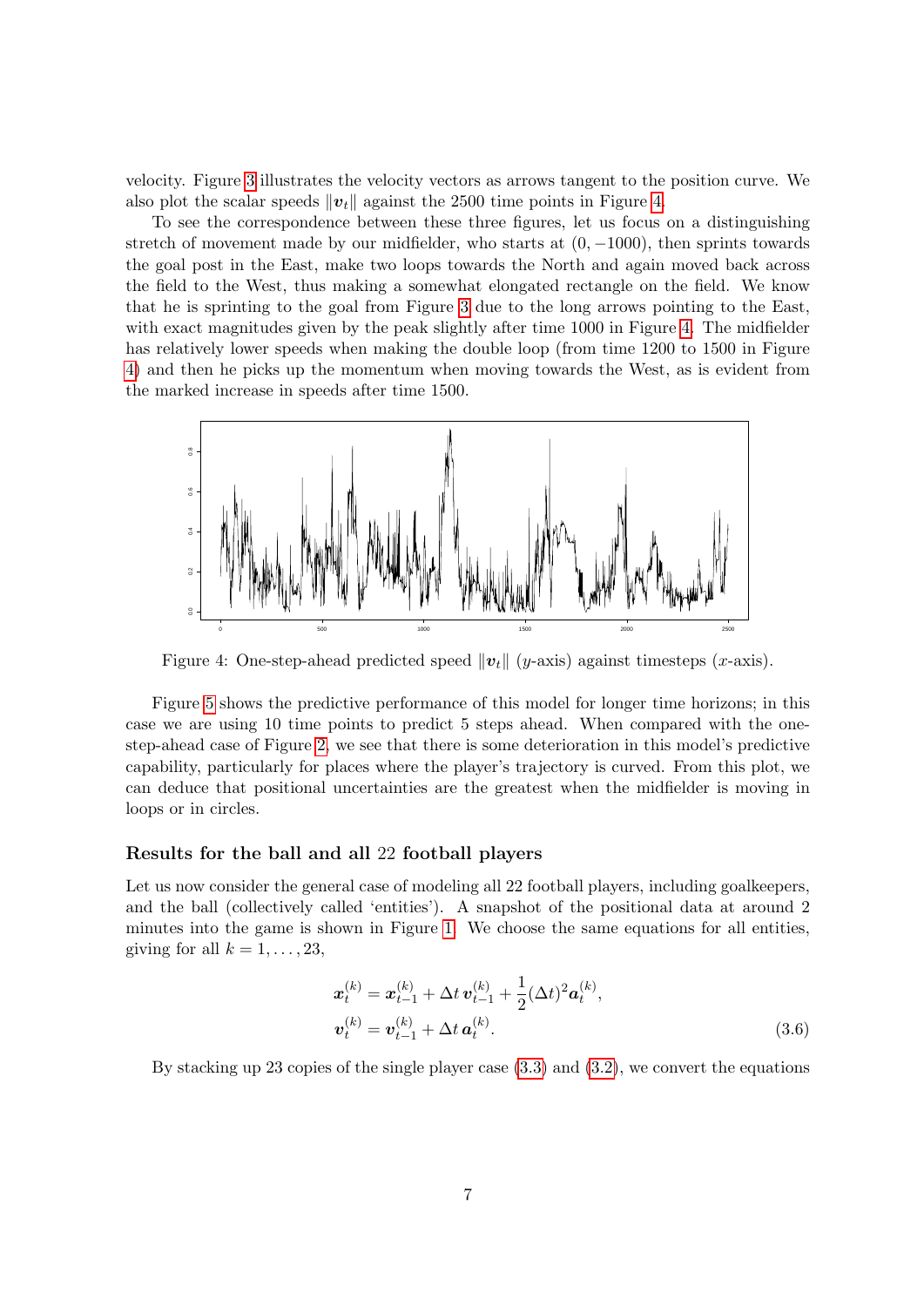<span id="page-7-0"></span>

Figure 5: Blue dot: 5-step-ahead predicted position; blue square: 95%-prediction rectangle; red dot: true recorded position. The horizontal and vertical lines are artefacts of the algorithm.

of motion above to the following state space model:

$$
\begin{pmatrix}\nx_1^{(1)} \\
v_1^{(1)} \\
x_2^{(2)} \\
v_2^{(2)} \\
\vdots \\
x_t^{(23)}\n\end{pmatrix} = \begin{pmatrix}\nI_2 & \Delta t I_2 & 0 & 0 & \cdots & 0 & 0 \\
0 & I_2 & 0 & 0 & \cdots & 0 & 0 \\
0 & 0 & I_2 & \Delta t I_2 & \cdots & 0 & 0 \\
0 & 0 & 0 & I_2 & \cdots & 0 & 0 \\
\vdots & \vdots & \vdots & \vdots & \ddots & \vdots & \vdots \\
0 & 0 & 0 & 0 & \cdots & I_2 & \Delta t I_2 \\
0 & 0 & 0 & 0 & \cdots & 0 & I_2\n\end{pmatrix}\n\begin{pmatrix}\nx_1^{(1)} \\
v_{t-1}^{(1)} \\
v_{t-1}^{(2)} \\
\vdots \\
v_{t-1}^{(23)} \\
v_{t-1}^{(24)}\n\end{pmatrix}
$$
\n
$$
+ \begin{pmatrix}\n\frac{1}{2}(\Delta t)^2 I_2 & 0 & 0 & \cdots & 0 & 0 \\
0 & \frac{1}{2}(\Delta t)^2 I_2 & 0 & \cdots & 0 & 0 \\
0 & \frac{1}{2}(\Delta t)^2 I_2 & 0 & \cdots & 0 & 0 \\
0 & \Delta t I_2 & 0 & \cdots & 0 & 0 \\
\vdots & \vdots & \vdots & \ddots & \vdots & \vdots \\
0 & 0 & 0 & \cdots & 0 & \frac{1}{2}(\Delta t)^2 I_2\n\end{pmatrix}\n\begin{pmatrix}\na_1^{(1)} \\
a_2^{(2)} \\
\vdots \\
a_t^{(2)} \\
a_t^{(2)} \\
\vdots \\
a_t^{(23)}\n\end{pmatrix},
$$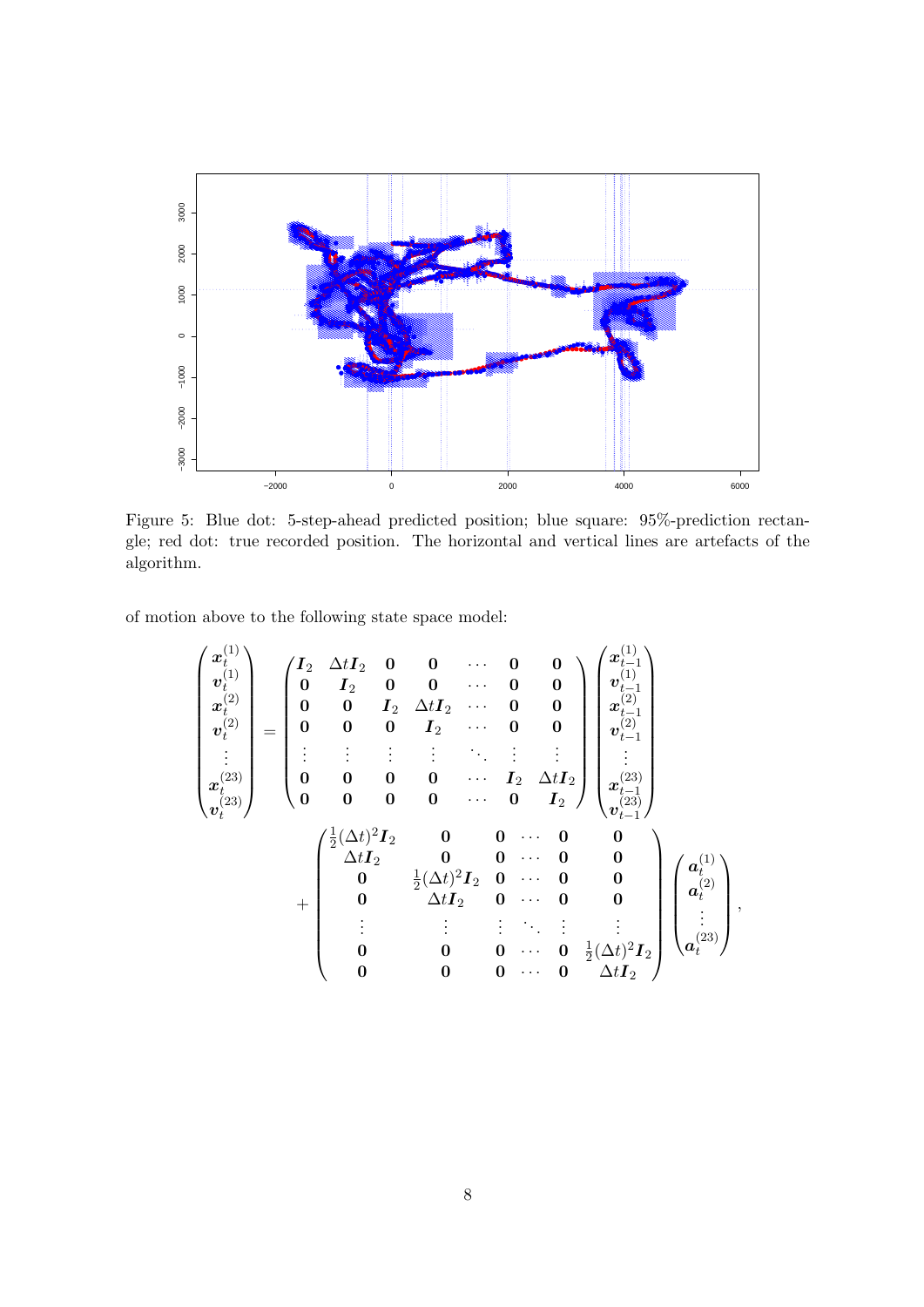with measurement vector

$$
\boldsymbol{y}_t = \begin{pmatrix} \boldsymbol{I}_2 & \boldsymbol{0} & \boldsymbol{0} & \boldsymbol{0} & \boldsymbol{0} & \cdots & \boldsymbol{0} & \boldsymbol{0} \\ \boldsymbol{0} & \boldsymbol{0} & \boldsymbol{I}_2 & \boldsymbol{0} & \boldsymbol{0} & \cdots & \boldsymbol{0} & \boldsymbol{0} \\ \boldsymbol{0} & \boldsymbol{0} & \boldsymbol{0} & \boldsymbol{0} & \boldsymbol{I}_2 & \boldsymbol{0} & \cdots & \boldsymbol{0} & \boldsymbol{0} \\ \vdots & \vdots & \vdots & \vdots & \vdots & \vdots & \ddots & \vdots & \vdots \\ \boldsymbol{0} & \boldsymbol{0} & \boldsymbol{0} & \boldsymbol{0} & \boldsymbol{0} & \cdots & \boldsymbol{I}_2 & \boldsymbol{0} \end{pmatrix} \begin{pmatrix} \boldsymbol{x}_t^{(1)} \\ \boldsymbol{v}_t^{(1)} \\ \boldsymbol{x}_t^{(2)} \\ \boldsymbol{v}_t^{(2)} \\ \vdots \\ \boldsymbol{x}_t^{(23)} \\ \boldsymbol{v}_t^{(23)} \end{pmatrix} + \begin{pmatrix} \boldsymbol{\varepsilon}_t^{(1)} \\ \boldsymbol{\varepsilon}_t^{(2)} \\ \vdots \\ \boldsymbol{\varepsilon}_t^{(23)} \end{pmatrix}.
$$

Here the measurement error vector is  $(\varepsilon_t^{(1)})$  $\begin{matrix} (1) & \varepsilon_t^{(2)} \end{matrix}$  $\begin{matrix} (2) & \ldots & \varepsilon_t^{(23)} \end{matrix}$  $\sigma_t^{(23)}) \sim \mathrm{N}(\mathbf{0},\mathbf{\Sigma}) \text{ with } \mathbf{\Sigma} = \text{Diag}(\sigma_{x,1}^2,\sigma_{y,1}^2,\sigma_{x,2}^2,\sigma_{y,2}^2,\dots)$ and the acceleration vector  $(a_t^{(1)})$  $\bm{a}_t^{(1)} \cdots \bm{a}_t^{(23)}$  $t^{(25)}$   $\sim$  N(0, Q).

It would be interesting to use this framework to model the interactions between different football players and the ball through the covariance matrix  $Q$ ; obviously, in a real match one expects a strong correlation between all entities. An unstructured Q consists of  $46^2 = 2116$ parameters and adding the diagonal elements of  $\Sigma$  yields a total of 2162 parameters. We found that this general case takes a prohibitively long time to optimize, and we have to simplify the problem by imposing additional structure on  $Q$ . To keep computations manageable, we disregard correlations between entities, by assuming that  $Q$  is a block diagonal matrix given by  $\bm{Q} = \text{BlockDiag}(\bm{Q}_1, \dots, \bm{Q}_{23})$  where  $\bm{Q}_k = \text{Var}(\bm{a}_t^{(k)})$  $t_t^{(k)}$ ) for  $k = 1, \ldots, 23$ . In other words, each player's movement is modeled using his/her own state space equations that are independent of the other players.

If the prediction horizon is short, e.g., one step ahead, we found that this choice of  $\mathbf Q$ gives reasonable predictive performance as shown in Figure [6.](#page-9-1) Here we have used 5 past time points to predict one timestep ahead and we see that the one-step-ahead predicted player's position (blue) closely follows the truth (red) over the span of 206 time points. Moreover, the path of the ball is instantly recognizable as the zig-zag dotted line (due to it being the fastest object) embedded among the network of trajectories. If longer prediction horizons are sought, then this simplifying assumption might not give good performance and cross-covariance terms between players and ball are needed. To that end, one can consider low-rank approximations or imposing sparsity constraints on Q. Alternatively, we can turn to machine-learning methods by training a (deep) multi-level neural network to learn these complex interactions; this is the subject of the next section.

## 4 Methods: data-driven

In this section we describe machine-learning techniques to model spatio-temporal trajectories of players and the ball throughout the game, in order to acquire meaningful insight on football kinematics. Our philosophy is that we aim to construct networks that can *generate* trajectories that are statistically indistinguishable from the actual data. Successfully trained networks of this type have a number of benefits. They allow one to quickly generate more data; the components of such networks can be re-used (we show an example in Section [4.3\)](#page-16-0); when they produce 'latent spaces', then these latent spaces may be interpreted by humans; and the structure of succesful networks and the values of the trained parameters should, in theory, give information about the trajectories themselves.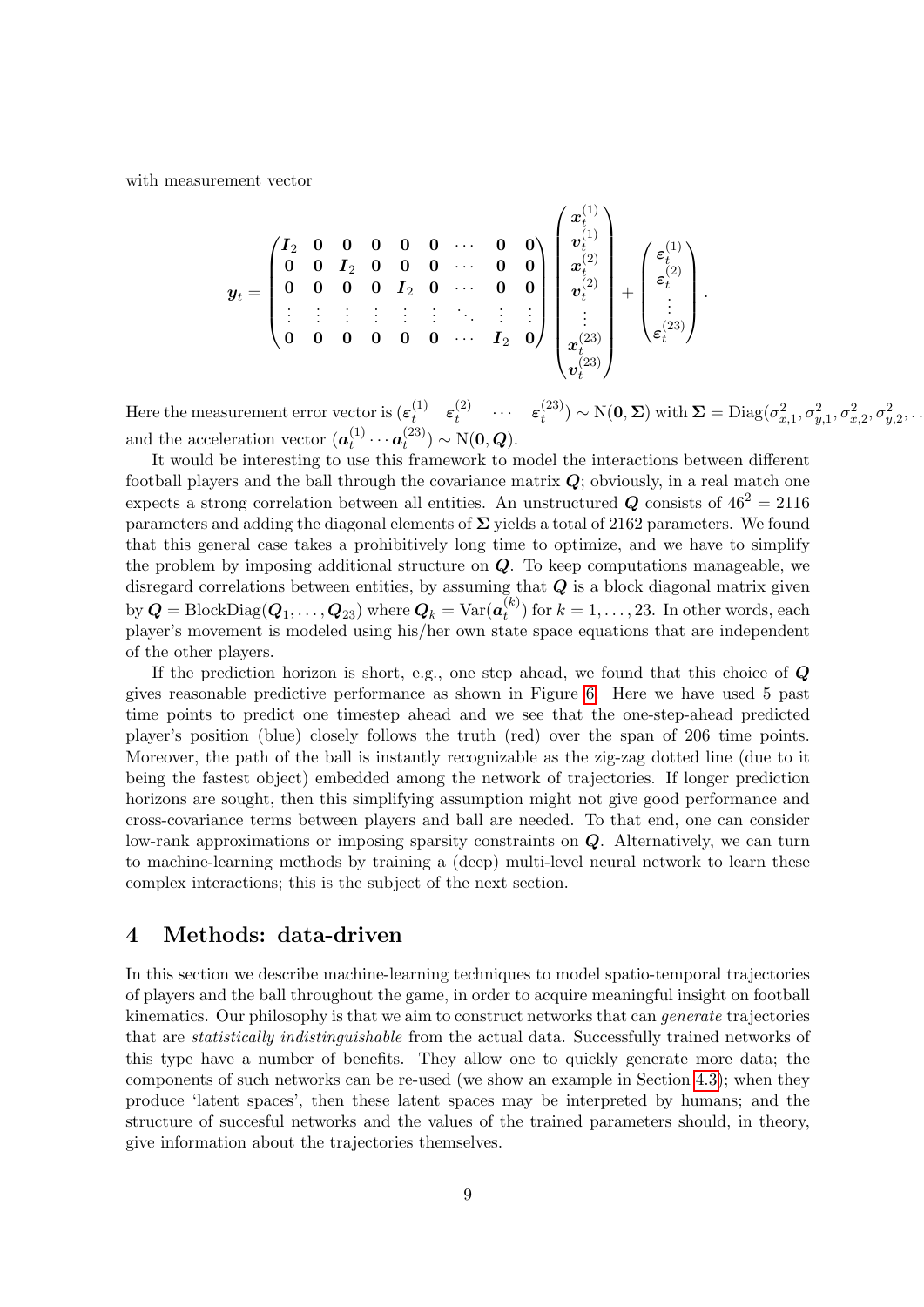<span id="page-9-1"></span>

Figure 6: One-step-ahead predicted positions for the ball and all 22 players (blue) with their true paths (red). The path of the ball is the zig-zag dotted line.

In Section 4.1, we use Generative Adversarial Networks, such that two networks are pitted against each other to generate trajectories. Next, in Section 4.2, we consider another class of networks called Variational Autoencoders, where we do data compression and train the network to replicate trajectories by learning important features. Finally, in Section 4.3 we investigate a method to discriminate between walking patterns of two different football players.

#### <span id="page-9-0"></span>4.1 **Generative Adversarial Network**

Generative Adversarial Networks (GANs) are deep neural net architectures introduced by Goodfellow et al. (2014) which exploit the competition between two (adversarial) networks: a generative network called the Generator and a discriminative network called the Discriminator.

Both the Generator and Discriminator are trained with a training set of real observations, and against each other. The Discriminator is a classifier; it has to learn to differentiate between real and generated observations, labeling them as "realistic" and "fake" respectively. The Generator, on the other hand, has to learn to reproduce features of the real data and generate new observations which are good enough to fool the Discriminator into labeling them as "realistic".

#### 2D positional data into images

GANs have been used with great success in image recognition, 3D-models reconstruction and photorealistic imaging; see e.g. Karazeev (2017). Because of the limited time available to us, we decided to capitalize on existing codes for images; we use Bruner and Deshpande (2017). By rescaling the data accordingly we map the football field to the square  $[-1, 1]^2$  and interpret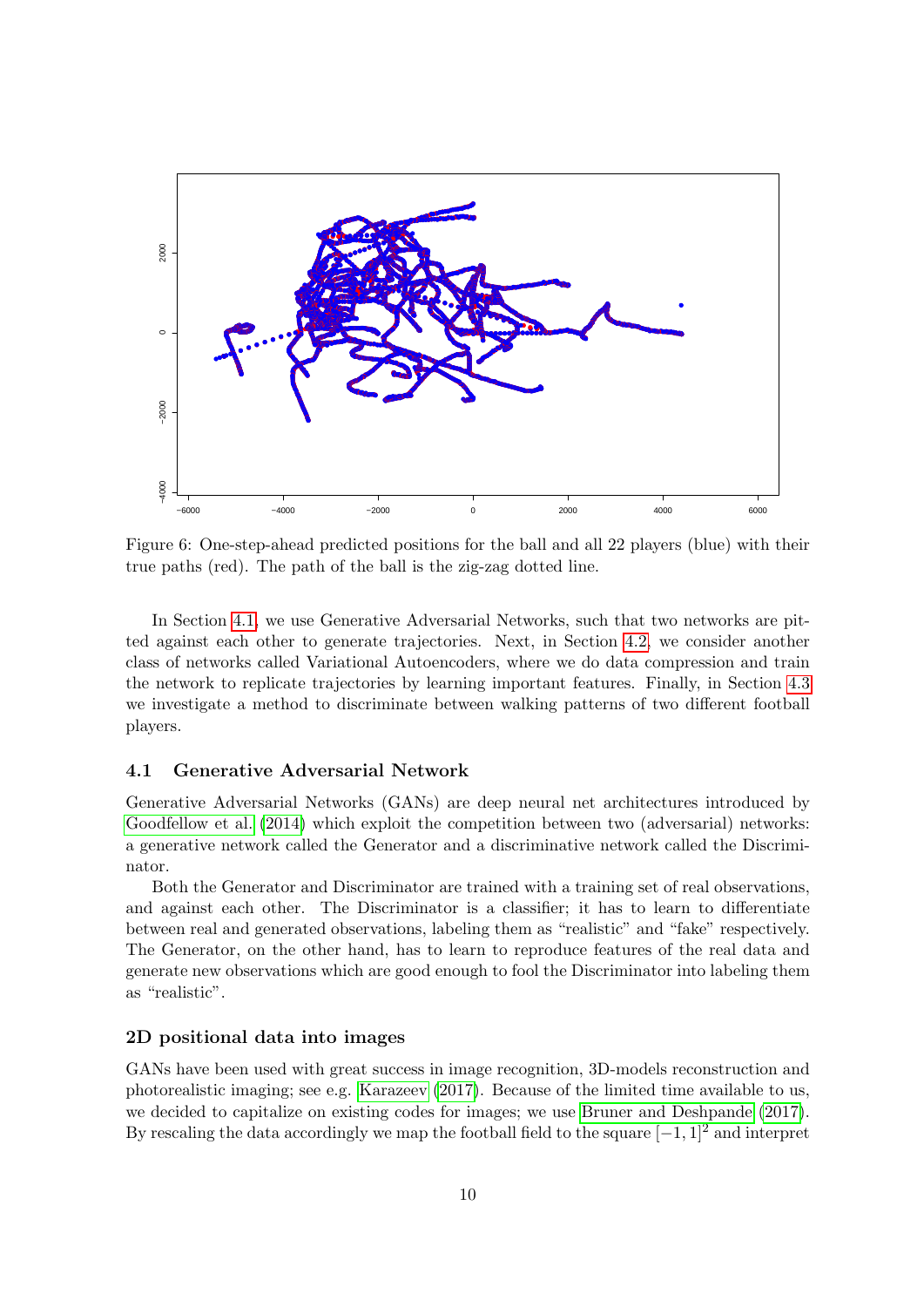a 10 seconds trajectory as a  $2 \times 100$  gray-scale image: for each of the 100 time points, the two degrees of freedom indicate the rescaled  $x$ - and  $y$ -positions. This "image" is what we input into the neural network machinery.

### Network setup

The algorithm we use is a repurposed version of the basic convolutional neural network found at [Bruner and Deshpande](#page-22-9) [\(2017\)](#page-22-9), which is meant to recognize and reproduce handwritten digits. There is a structural difference between the two:

- the original algorithm works with the MNIST digit dataset, which consists of  $28 \times 28$ black-and-white images of 10 possible states (the digits 0-9);
- our algorithm works with  $2 \times 100$  gray-scale images, containing an aggregation of 10 seconds of play.

If we were to convert our gray-scale images to black-and-white, we would lose too much information.

Another important difference is in the intrinsic asymmetry of the data:

- in the original version, both the Discriminator and the Generator look at  $3 \times 3$  or  $5 \times 5$ spatial features of the images: useful information about the topology of the shape can be obtained by looking at spatial neighborhoods of any given pixel;
- in our case we want to look a the x and y coordinates independently, therefore our Discriminator and Generator work with one-dimensional temporal features: the information regarding the  $x$ - or  $y$ -trajectory in a temporal neighborhood of each position, i.e., its recent past and future. The information about the recent past and future of the trajectory should not be too small, otherwise the feature only observes the position of a player. On the other hand, if the feature is too large, it observes almost the entire 10-second trajectory, and the trajectory only contains a few features. To balance this trade-off we use  $1 \times 5$  and  $1 \times 10$  temporal features.

By making this tweak to the original algorithm we exploit the natural directionality of the data and we avoid overlapping the spatial properties (i.e., the shade of gray) and the temporal properties (i.e., the variation in shade). To have a sense of what this means we visualize the correspondence between the  $(x, y)$ -coordinates and the real trajectory of a player, see Figure [7.](#page-11-0)

#### The algorithm

We limit our training set to all random samplings of 20-second trajectories of any single player (excluding goalkeepers and the ball) during a single fixed match. This should give some extra structure for the network to work with while maintaining a diverse enough data sample.

The initialization of the parameters is the same as in the original algorithm, the Generator takes a standard Gaussian noise vector as input and then produces a new image based on the updates made by the network. To have a glance of what an untrained Generator is capable of, see Figure [8.](#page-12-1)

The Discriminator is then pre-trained with real and generated trajectories. After this first training epoch, the Discriminator is able to correctly discriminate between the real trajectories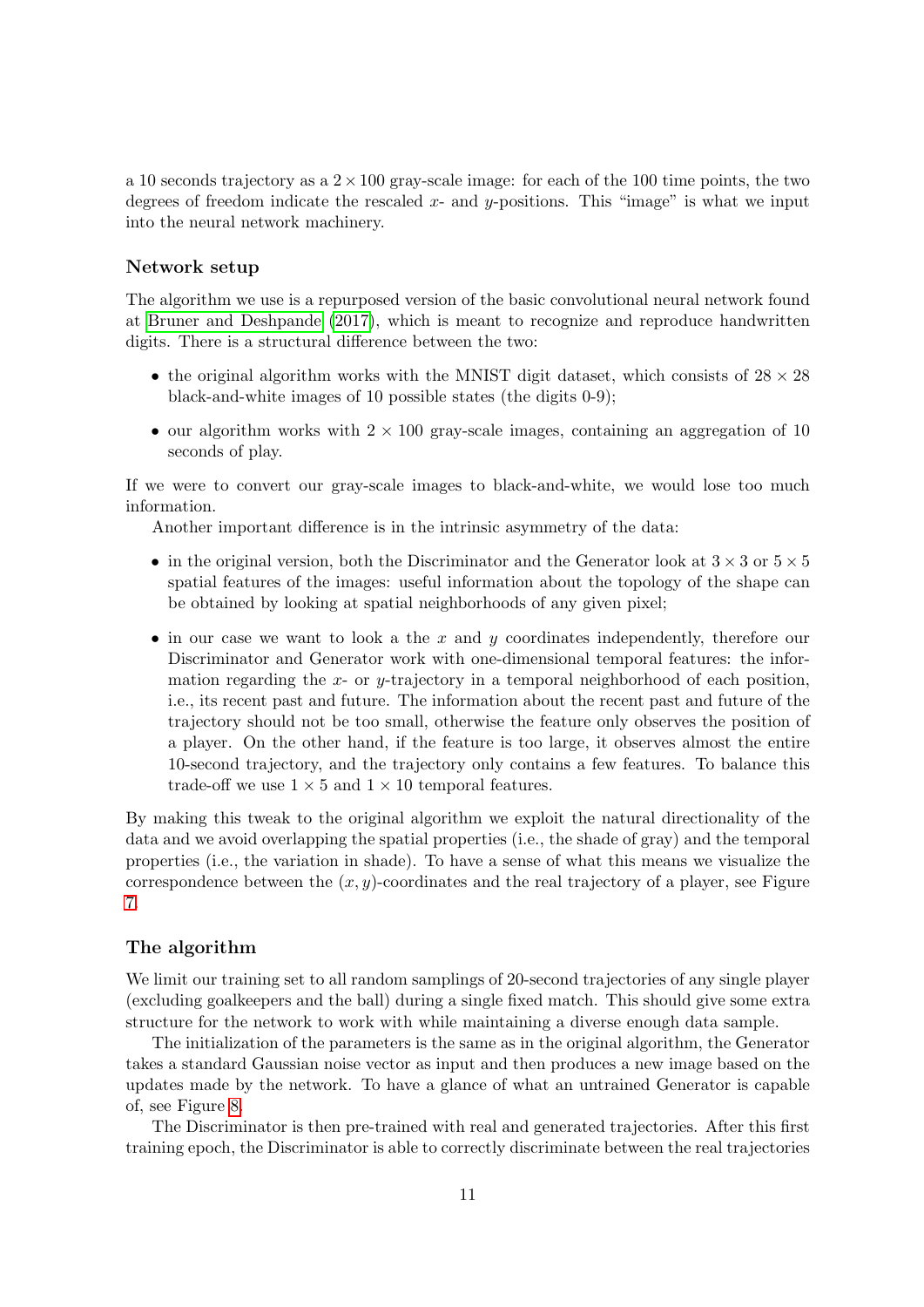<span id="page-11-0"></span>

Figure 7: A non-trivial real trajectory and its twofold representation. The  $(x, y)$ -coordinates as gray-scale image (top) and the real trajectory on the football field (bottom).

and the untrained noisy ones produced by the Generator. Here an epoch consists of one full learning cycle on the training set. Then the main training session begins. From the second epoch and above, the Discriminator is trained with real and generated data and the Generator itself is trained against the Discriminator. This produces a Generator-Discriminator feedback loop that forces both networks to improve themselves with the objective to outperform the other. This is achieved by implementing a loss function to measure three quantities:

- Discriminator loss vs real: it measures how far the Discriminator is from labeling a real trajectory as "realistic";
- Discriminator loss vs Generator: it measures how far the Discriminator is from labeling a generated image as "fake";
- Generator loss vs Discriminator: it measures how far the Discriminator is from labeling a generated image as "realistic".

The first loss function deals with the interaction between the Discriminator and the real world, it makes sure that the network is adapting to recognize new real observations. The second and third loss functions on the other hand, work against each other: one is trying to force the Discriminator to always label "fake" when presented with a generated image, while the other is forcing the Generator to produce data that mimics the Discriminator's perception of the real world. The loss function used throughout the algorithm is the cross-entropy loss, for a discussion see [Seita](#page-22-10) [\(2017\)](#page-22-10).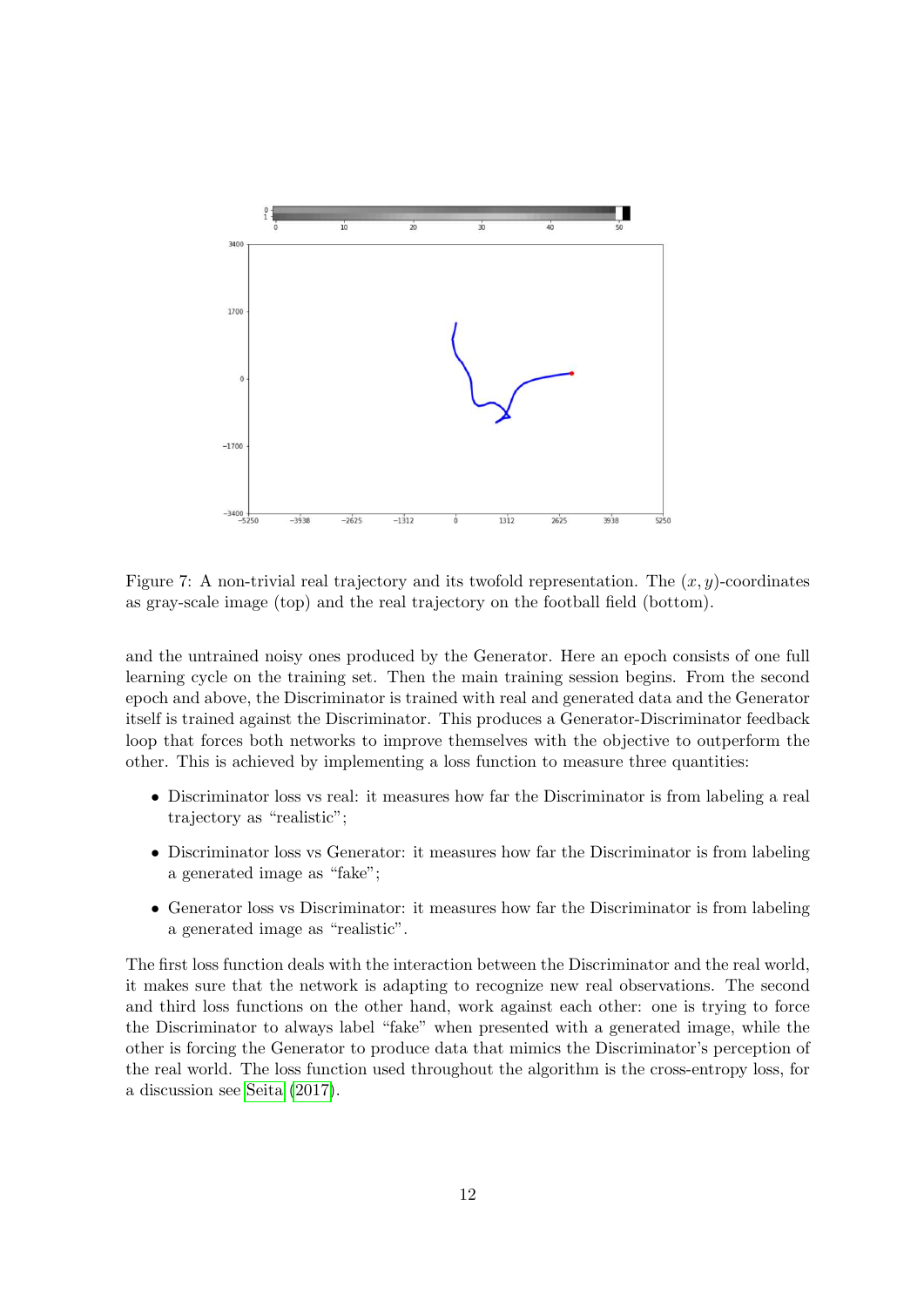<span id="page-12-1"></span>

Figure 8: A trajectory from the untrained Generator.

#### Performance and limitations

Properly training a GAN requires a long time and much can go wrong in the process. The Generator and Discriminator need to maintain a perfect balance, otherwise one will outperform the other causing either the Discriminator to blindly reject any generated image, or the Generator to exploit blind spots the Discriminator may have. After a training session of 15 hours our GAN managed to go from random noise trajectories to smooth and structured ones, although not fully learning the underlying structure of the data. While the generated movements look impressive when compared to the untrained ones, they are still underperforming when confronted with the real world. First and foremost, the acceleration pattern of the players make no physical sense, i.e., the algorithm is not able to filter out local small noise, and the trajectories are not smooth enough. The evolution of the network during training is shown in Figure [9.](#page-13-0) In the end the GAN is not consistent enough when asked to generate large samples of data: too many trajectories do not look realistic.

#### <span id="page-12-0"></span>4.2 Variational Autoencoder

In parallel, we implemented a Variational Autoencoder (VAE) as introduced by [Kingma and](#page-22-3) [Welling](#page-22-3) [\(2013\)](#page-22-3). Like a GAN, a VAE is an unsupervised machine-learning algorithm that gives rise to a generative model.

We will apply the VAE algorithm on normalized trajectory data spanning 50 seconds. We call the set of all such trajectory data  $X$ . As the trajectories are sampled at intervals of 0.1 seconds, this means that we can identify X with  $[0, 1]^{1000}$ .

A VAE consists of two neural networks, an encoder and a decoder. The encoder is a function (parametrized by a vector  $\phi$ )

$$
\mathsf{Enc}_\phi : X \times \mathcal{E} \to Z
$$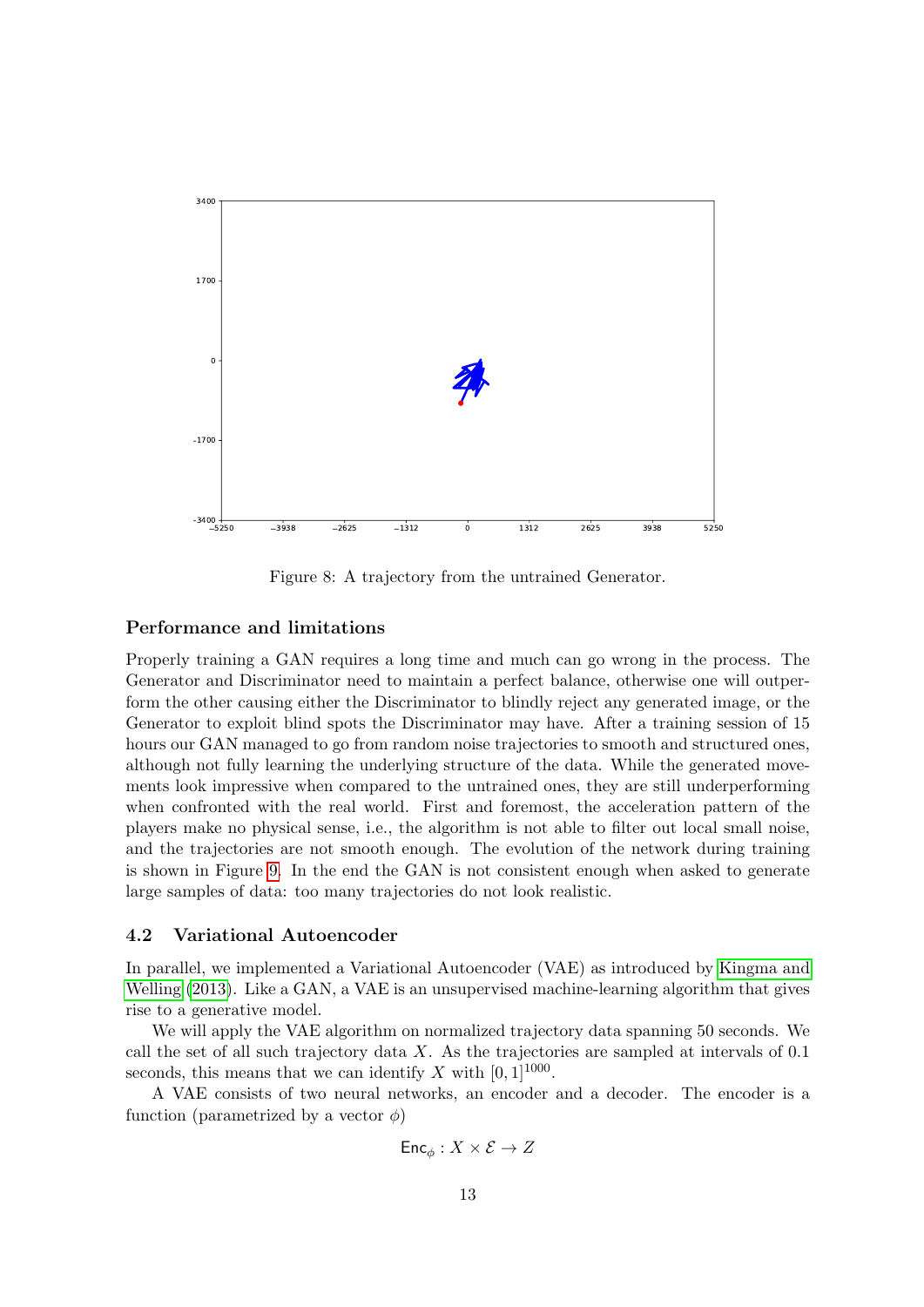<span id="page-13-0"></span>

Figure 9: Different stages of GAN training (from left to right and from top to bottom). The network goes from random noise to shape recovery, but it is not able to filter out local noise consistently.

that maps from the product of the space X of input data and a space of noise variables  $\mathcal{E}$ , to the so-called latent space Z. We identify the space Z with  $\mathbb{R}^d$  ( $d = 10$ ). The decoder is a function (parametrized by a vector  $\theta$ )

$$
\mathsf{Dec}_\theta:Z\times\Omega\to X
$$

which maps from the latent space Z and a second space of noise variables  $\Omega$  back to the data space  $X$ .

We choose the spaces of noise variables  $\mathcal E$  and  $\Omega$  to be Euclidean, with the same dimension as Z and X respectively, and endow them with standard Gaussian measures.

The encoder and decoder have a special structure. We implemented (as neural networks) functions

$$
\mu_{Z,\phi}: X \to Z \quad \text{and} \quad \sigma_{Z,\phi}: X \to Z
$$

and chose

$$
\mathsf{Enc}_{\phi}(x,\epsilon) := \mu_{Z,\phi}(x) + \text{diag}(\sigma_{Z,\phi}(x))\epsilon.
$$

Here, diag( $\sigma_{Z,\phi}(x)$ ) is a diagonal matrix with  $\sigma_{Z,\phi}(x)$  on the diagonal. Equivalently, diag( $\sigma_{Z,\phi}(x)$ )e is just the elementwise product of  $\sigma_{Z,\phi}(x)$  and  $\epsilon$ .

Similarly, we implemented a function

$$
\mu_{X,\theta}:Z\to X
$$

and selected a constant  $\sigma_X \in (0, \infty)$  and chose

$$
\mathsf{Dec}_{\theta}(z,\omega) := \mu_{X,\theta}(z) + \sigma_X \omega.
$$

The decoder provides us with a generative model for the data: to generate a data point we first sample z and  $\omega$  independently according to standard normal distributions, after which we apply the decoder to the pair  $(z, \omega)$ . Alternatively, we can generate zero-noise samples by only sampling z and computing  $\textsf{Dec}_{\theta}(z, 0)$ .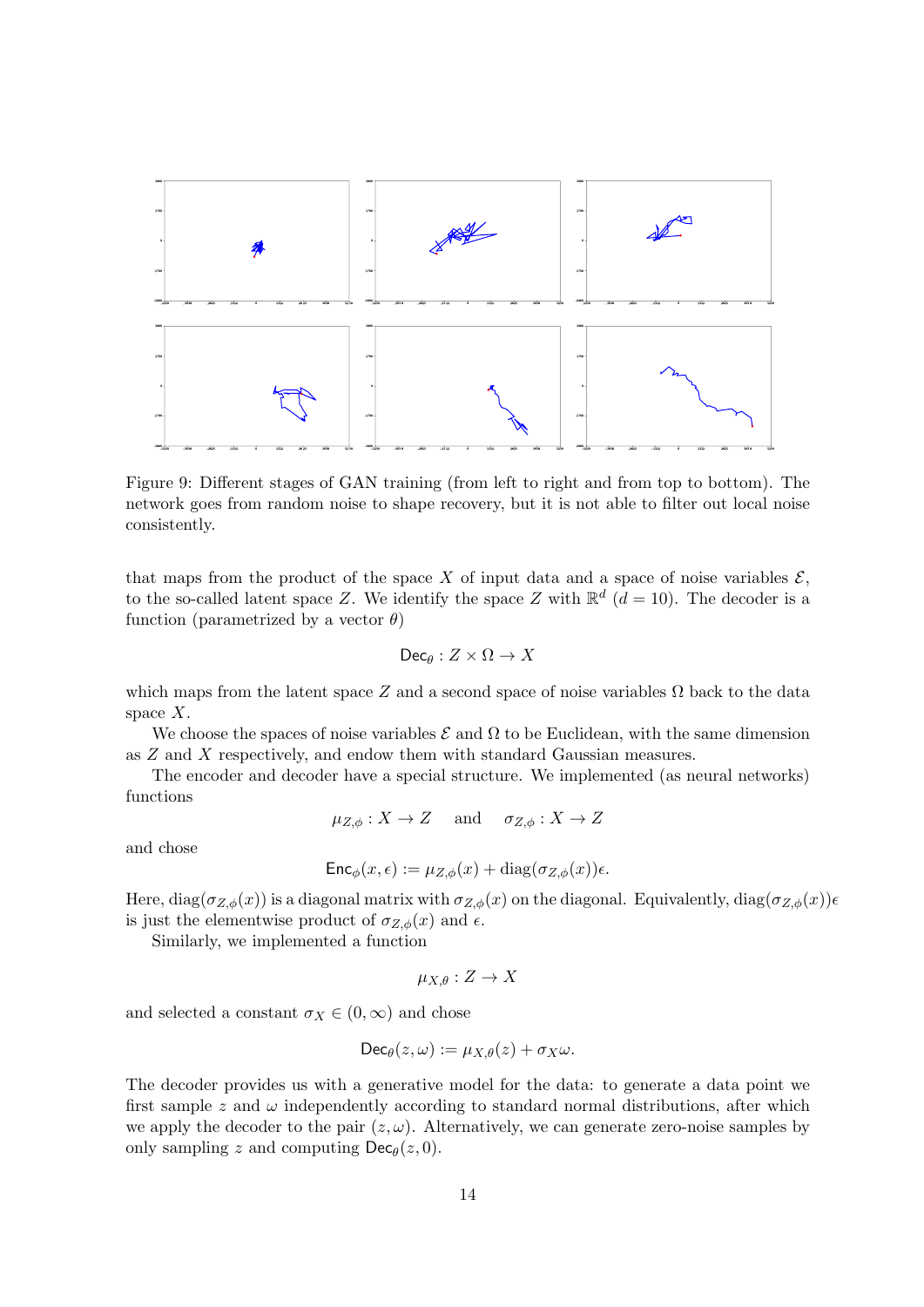The Variational Autoencoder  $\mathsf{VAE}_{\phi,\theta}: X \times \mathcal{E} \times \Omega \to X$  is the composition of the encoder and decoder in the sense that

$$
\mathsf{VAE}_{\phi,\theta}(x,\epsilon,\omega) = \mathsf{Dec}_{\phi}(\mathsf{Enc}_{\theta}(x,\epsilon),\omega).
$$

The parameters  $\phi$  and  $\theta$  of the VAE are optimized simultaneously, so that when we apply the VAE to a randomly selected triple of trajectory x, noise variable  $\epsilon$  and noise variable  $\omega$ , the result is close to the original trajectory, at least on average.

To this end, we follow [Kingma and Welling](#page-22-3) [\(2013\)](#page-22-3) and minimize an average loss, for the loss function  $\mathcal{L}_{\phi,\theta}: X \times \mathcal{E} \to \mathbb{R}$  given by

$$
\frac{1}{\sigma_X^2} \mathcal{L}_{\phi,\theta}(x,\epsilon) := \frac{1}{\sigma_X^2} \|x - \mu_{X,\theta}(\text{Enc}_{\phi}(x,\epsilon))\|^2 + \|\mu_{Z,\phi}(x)\|^2 - d
$$
  
- tr\left(\log(\text{diag}(\sigma\_{Z,\phi}(x))^2) + \text{tr}(\text{diag}(\sigma\_{Z,\phi}(x))^2)\right). (4.1)

For a derivation of this loss function, we refer the reader to the Appendix.

We implemented the Autoencoder in the Keras library for Python [\(Chollet et al., 2015\)](#page-22-11). The library comes with an example VAE which we took as a starting point. We introduced a hidden layer  $H_E$  in the encoder and  $H_D$  in the decoder, which we both identified with  $\mathbb{R}^{400}$ , and implemented the functions  $\mu_{Z,\phi}$  and  $\sigma_{Z,\phi}$  as

<span id="page-14-0"></span>
$$
\mu_{Z,\phi} = m_{Z,\phi} \circ h_{E,\phi}
$$

$$
\sigma_{Z,\phi} = \exp \circ l_{Z,\phi} \circ h_{E,\phi}
$$

where  $h_{E,\phi}: X \to H_E$  is the composition of an affine map and ReLu activation functions, the functions  $m_{Z,\phi}, l_{Z,\phi}: H_E \to Z$  are linear and exp :  $Z \to Z$  is the exponential function applied componentwise.

Similarly,

$$
\mu_{X,\theta} = m_{X,\theta} \circ h_{D,\theta}
$$

where the function  $h_{D,\theta}: Z \to H_D$  is again a composition of an affine map and ReLu activation functions and the function  $m_{X,\theta}: H_D \to X$  is a composition of an affine map and sigmoid activation functions.

We trained the model, i.e. we adjusted the parameters  $\phi$  and  $\theta$  to minimize the average loss, using the 'rmsprop' optimizer in its default settings. Whether the model trained successfully or not did seem to depend crucially on the version of the libraries used. For the results presented below, we used Keras version 2.1.3 on top of Theano version 1.0.1. We first set  $\sigma_X \approx 0.15$ . After training for 1000 epochs, the average loss was slightly below 2.

We used the VAE to approximate trajectories. We sampled at random trajectories  $x_i$ from the data, and compared them to their approximations

$$
\hat{x}_i := \mathsf{VAE}_{\phi,\theta}(x_i, 0, 0).
$$

The average absolute deviation per coordinate per time-step (expressed as a ratio with respect to the dimensions of the playing field) was approximately 0.02, the average squared error per coordinate per time step was approximately 0.0008 and the average maximum error per coordinate, taken over the whole trajectory, was less than 0.09.

In Figure [10](#page-15-0) we show the result of sampling four random trajectories  $x_i$  from the data, and comparing them to their approximation by the VAE. The approximating trajectories are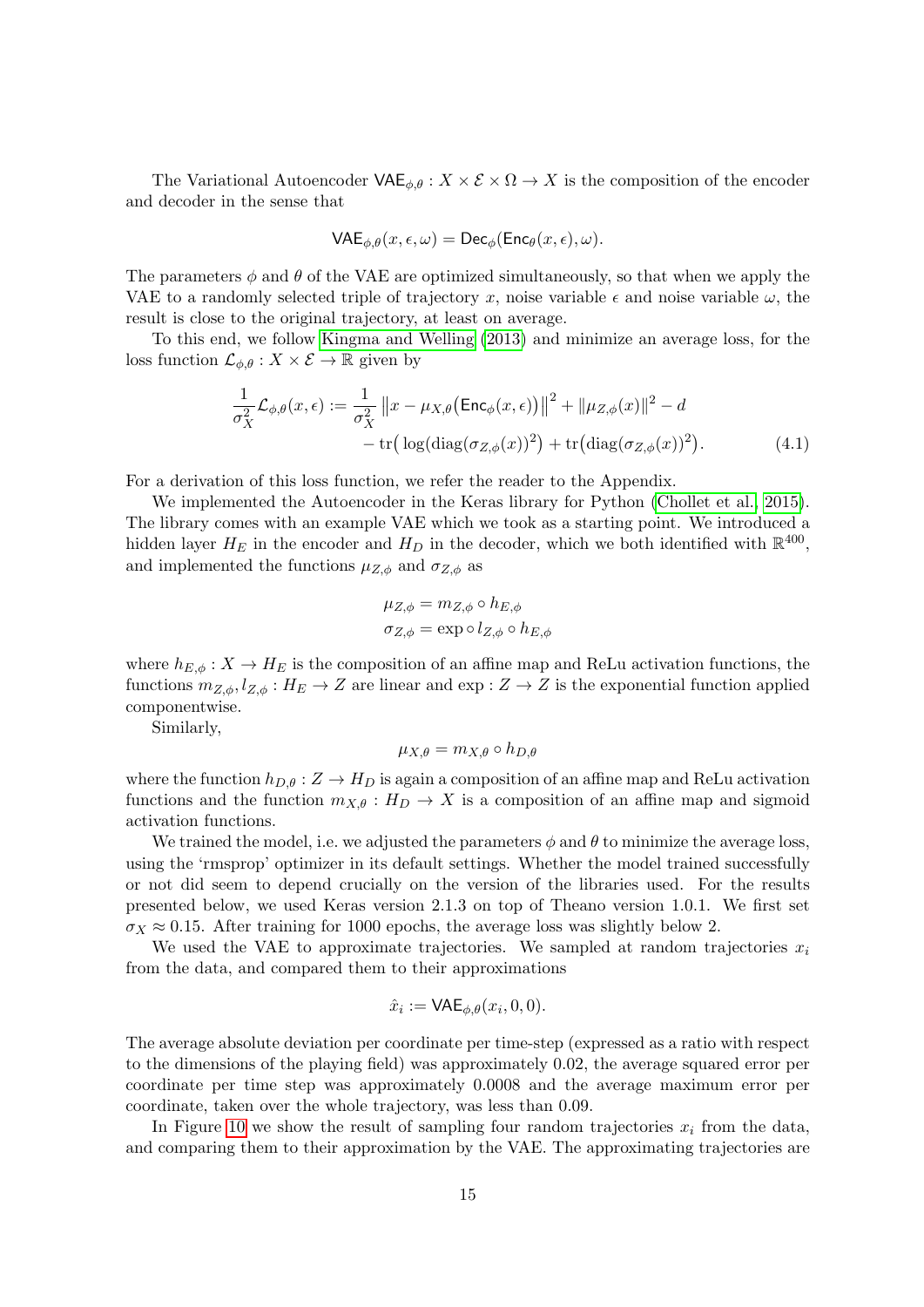<span id="page-15-0"></span>

Figure 10: A collection of sampled trajectories (orange) and an approximation calculated by the VAE (black). In general, the approximating trajectories are much smoother. We chose  $\sigma_X \approx 0.15$  in training the VAE.

much smoother than the original ones. Some qualitative features of the original paths, such as turns and loops, are also present in the approximating paths. Even though the average error in the distance per coordinate per time step is relatively small, visually there is still quite some deviation between the true and the approximating trajectories. We expect, however, that with a more extensive network, consisting of more convolutional layers, we can greatly improve the approximation.

Next, we use the decoder of the VAE as a generative model. In particular, we sample trajectories in X at random by first sampling  $z \in Z$  according to a standard normal distributions, and computing the trajectory  $\mathsf{Dec}_{\theta}(z, 0)$ . A collection of six trajectories generated in this way is shown in Figure [11.](#page-16-1) At first sight, the generated trajectories look like they could have been real trajectories of football players. However, they are in general smoother than the real trajectories. We could also have generated trajectories by sampling both  $z$ and  $\omega$  according to standard normal distributions and computing  $\text{Dec}_{\theta}(z, \omega)$ . However, those trajectories would have been much too noisy.

If we reduce the value of  $\sigma_X$  to approximately 0.008 and retrain the model, the approximation of the trajectories becomes slightly better, and the final average loss reduces to 0.67 after training for 600 epochs. The corresponding plots look similar to Figure [10.](#page-15-0) However, if we now use the decoder to generate trajectories, most of the trajectories end up close to the boundary of the playing field: the dynamics of the generated trajectories is then clearly very different from the original dynamics.

In Appendix [A,](#page-18-0) we explain this effect by investigating the different parts of the loss function given in [\(4.1\)](#page-14-0). The upshot is that when  $\sigma_X$  is very small, the proportion of latent variables  $z \in Z$  that are in the range of the encoder is very small (measured with the Gaussian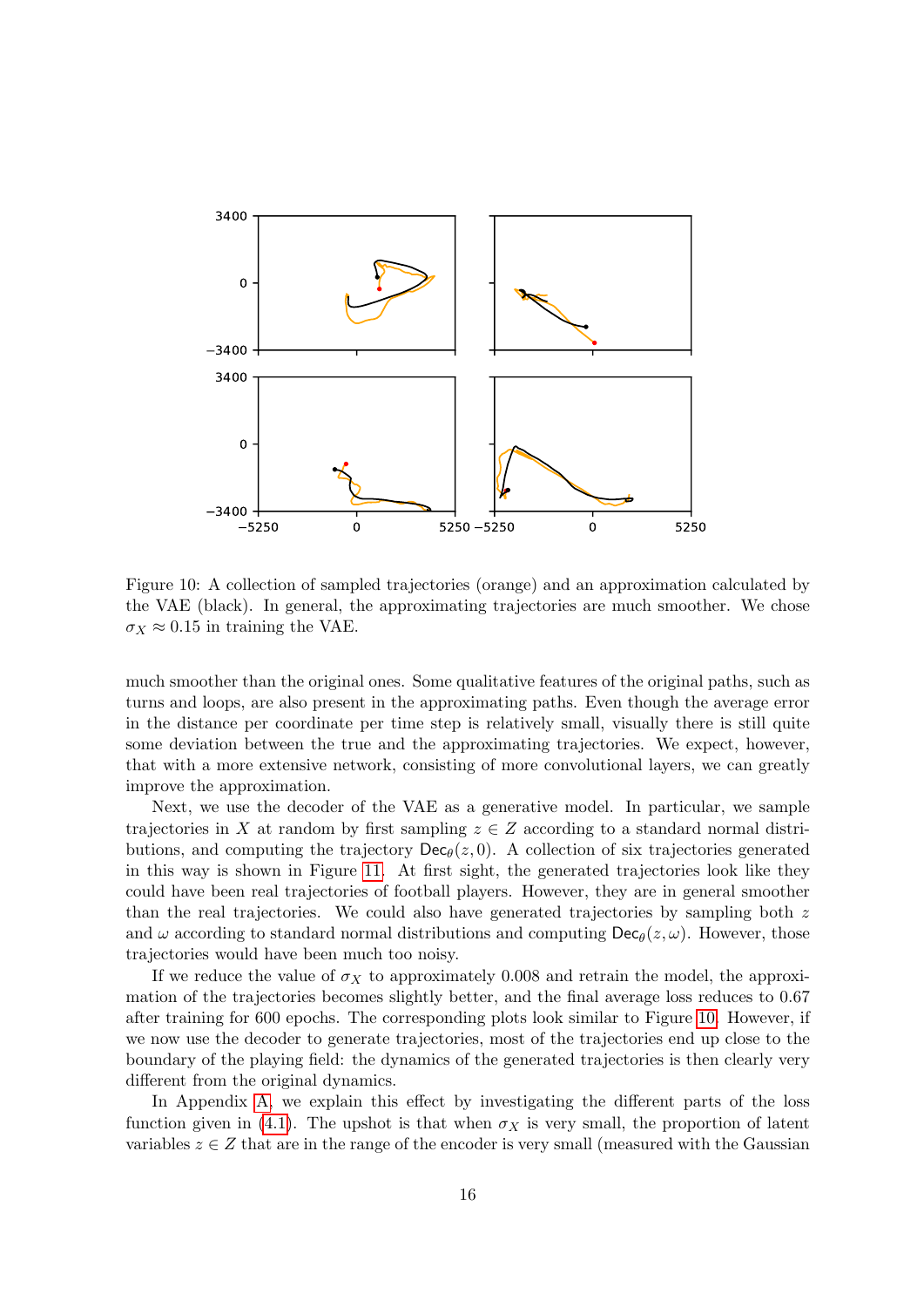<span id="page-16-1"></span>

Figure 11: Six random trajectories generated by the generative model, i.e. by the decoder part of the VAE.

measure on Z). If one applies the decoder to a  $z \in Z$  which is in the range of the encoder, one probably gets a realistic trajectory. But for latent variables  $z$  not in the range of the encoder, there is no reason for the decoded trajectories to look realistic at all.

#### <span id="page-16-0"></span>4.3 Discriminator

In the previous sections, we studied several methods to create generative models for the movement trajectories of football players, with the aim of capturing the underlying dynamics and statistics. In this section, we study to what extent movement trajectories of different soccer players can be distinguished. To this end, we test the Discriminator network of the GAN introduced in Section [4.1](#page-9-0) on data of different soccer players. We train the Discriminator on the data of two soccer players, and then test if the Discriminator is able to distinguish their motion patterns. The success rate of the Discriminator to distinguish one player from the other then gives some insight in how different are the movement behaviors of two different players.

The loss function for the Discriminator is the same as in Section [4.1.](#page-9-0) The data we use as input for the Discriminator are  $(x, y)$ -coordinates of 10-second player trajectories. We test the Discriminator on these unedited  $(x, y)$ -trajectories, and on centered  $(x, y)$ -trajectories, where the coordinates of each trajectory are centered such that the first coordinate always equals  $(0, 0)$ . Thus, by using the uncentered data, the Discriminator may distinguish two players by using their positions on the field, whereas the Discriminator can only use movement patterns of particular players when the centered data are used.

Figure [12](#page-17-1) shows the Discriminator loss function for both players as a function of the number of training steps for two different sets of two players. We see that the loss function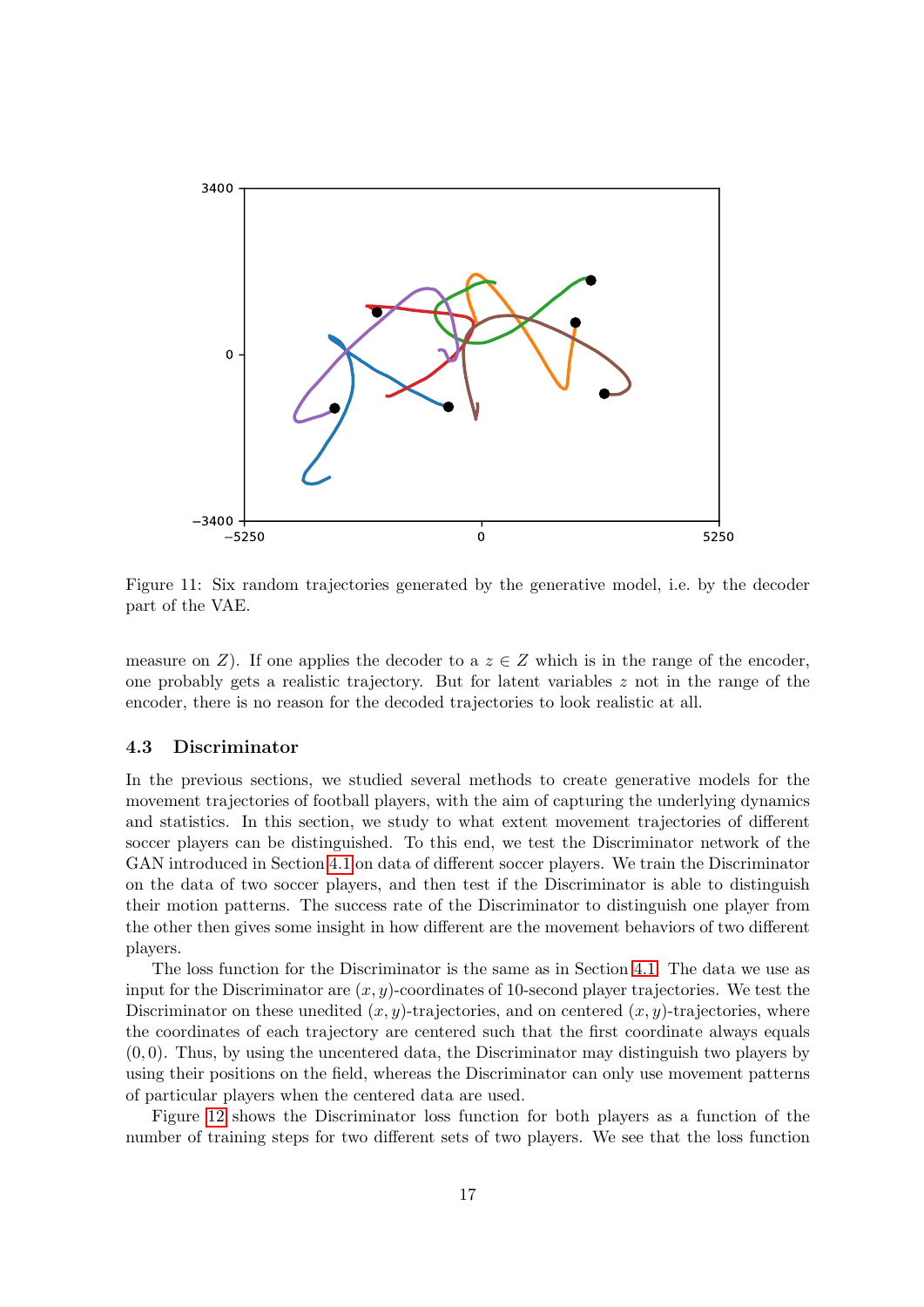<span id="page-17-1"></span>

Figure 12: Two examples of the Discriminator loss function for both players as a function of the number of training steps. The solid lines are the results for uncentered data and the dashed lines contain the results for the centered data. The two examples contain four different players.

declines more for the uncentered data than for the centered data. Thus, the Discriminator distinguishes uncentered trajectories based on the location on the field where the movement pattern happens. The two different examples also show that it is easier to distinguish some players than others. Table [1](#page-17-2) shows the success rate of correctly identifying the player corresponding to a given trajectory after the training period for the two sets of players of Figure [12.](#page-17-1) The success rate of the Discriminator using the uncentered data is higher than for the centered data in both examples. Using the centered data, the Discriminator has difficulties distinguishing between players 1 and 2 in the first example. In the second example, the success rate is much higher. Thus, some players display more similarities in their movement patterns than other players.

<span id="page-17-2"></span>

|           |              |      | Player 1 Player 2 Player 3 Player 4 |      |      |
|-----------|--------------|------|-------------------------------------|------|------|
| example 1 | non-centered | 0.74 | 0.9                                 |      |      |
|           | centered     | 0.2  | 0.96                                |      |      |
| example 2 | non-centered |      |                                     | 0.98 | 0.82 |
|           | centered     |      |                                     | 0.54 | 0.95 |

Table 1: The success rate of the Discriminator after training on the two examples of Figure [12.](#page-17-1) We use separate data sets for training and validation.

# <span id="page-17-0"></span>5 Conclusion and future work

We used several methods to learn the spatio-temporal structure of trajectories of football players. With the state-space modeling approach we extracted velocity information from the trajectory data, and learned basic statistics on the motion of individual players. With deep generative models, in particular Variational Autoencoders, we captured the approximate statistics of trajectories by encoding them into a lower dimensional latent space. Due to limi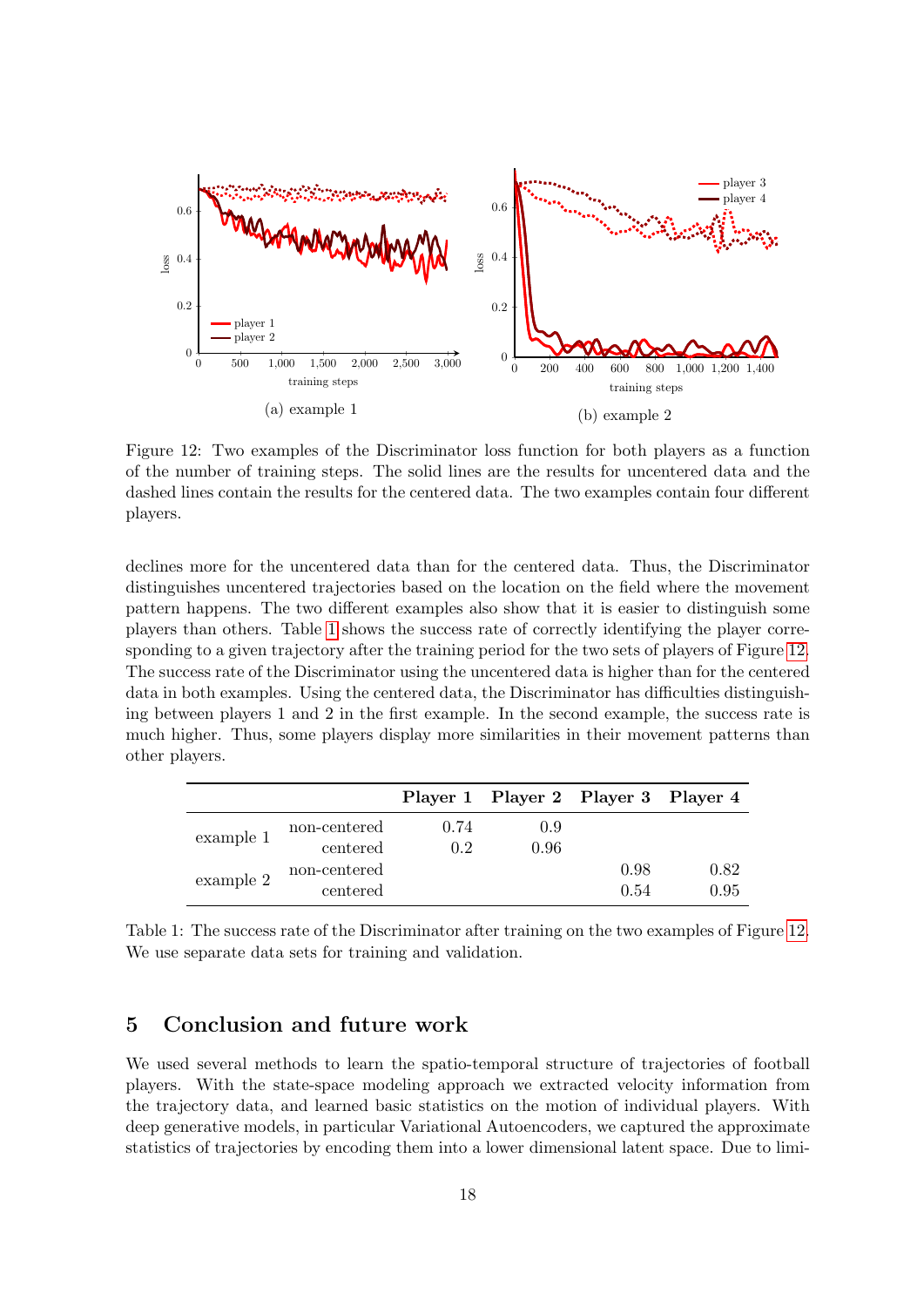tations on time and computational power, we did not manage to successfully train Generative Adversarial Nets on the data. Nonetheless, we were able to use the Discrimator network to distinguish between different football players based on their trajectory data. The algorithm was more successful if we used non-centered rather than centered data, and was better at distinguishing between some players than others.

It is very likely that with deeper convolutional neural networks, we can train VAEs that approximate the statistics of the player trajectories even better. Besides, the approach can easily be extended to approximate trajectories of multiple players and the ball, although we may need more data to get an accurate model.

A big challenge is to interpret the latent space of the VAE. Ideally, one would be able to recognize qualities of the players as variables in the latent space. Although this is a difficult task in general, we expect that by adding additional structure in the architecture of the VAE, we can at least extract some relevant performance variables per player and recognize differences between players. Moreover, we could unify state-space models with VAEs to increase the interpretability of the latent variables.

By continuing this line of work, we could conceivably find an appropriate state space such that the football game can be fitted into a Reinforcement Learning framework. This framework may then be used to find optimal strategies, and to extract individual qualities of football players.

# <span id="page-18-0"></span>A Derivation of loss function of VAE

In this appendix we will derive the loss function for the Variational Autoencoder. The loss function is the same as the one used by [Kingma and Welling](#page-22-3) [\(2013\)](#page-22-3), and more generally corresponds to the usual loss function in variational inference, but our presentation here is slightly nonstandard and is based on general measure theoretic probability.

Before we can discuss the loss function and its meanings, we need to introduce notations for the various measures encountered in the problem. Both the encoder and the decoder of the VAE will induce measures on the product space  $Z \times X$ , and the optimization procedure will aim to bring these measures as close as possible to each other. We will first describe the encoder and the decoder measures.

#### Encoder measure

Recall from Section [4.2](#page-12-0) that we can identify Z and  $\mathcal E$  with  $\mathbb R^d$ . In addition, we let X and  $\Omega$  be subsets of  $\mathbb{R}^k$  and we set  $k = 1000$  and  $d = 10$  in our own implementation. Let us start by assuming that trajectories are obtained by sampling independently according to a distribution  $\mathbb{Q}_X$ , which we assume to be absolutely continuous with respect to the k-fold product of Lebesgue measures  $\mathcal{L}^k$  on X with density  $q_X : X \to [0, \infty)$ . We denote the standard Gaussian measure on  $\mathcal E$  by  $\mathbb Q_{\mathcal E}$ . The encoder induces a measure  $\mathbb Q_{Z\times X\times \mathcal E}^{\phi}$  on the space  $Z \times X \times \mathcal{E}$  by

$$
\mathbb{Q}^\phi_{Z\times X\times \mathcal{E}}:=(\mathsf{Enc}_\phi\times \mathrm{id})_\# (\mathbb{Q}_X\otimes \mathbb{Q}_\mathcal{E})
$$

where id :  $X \times \mathcal{E} \to X \times \mathcal{E}$  is the identity map, and  $g_{\#}Q$  is the pushforward measure of Q induced by measurable function g such that  $(g_{\#}Q)(\mathcal{A}) = Q(g^{-1}(\mathcal{A}))$  for any measurable set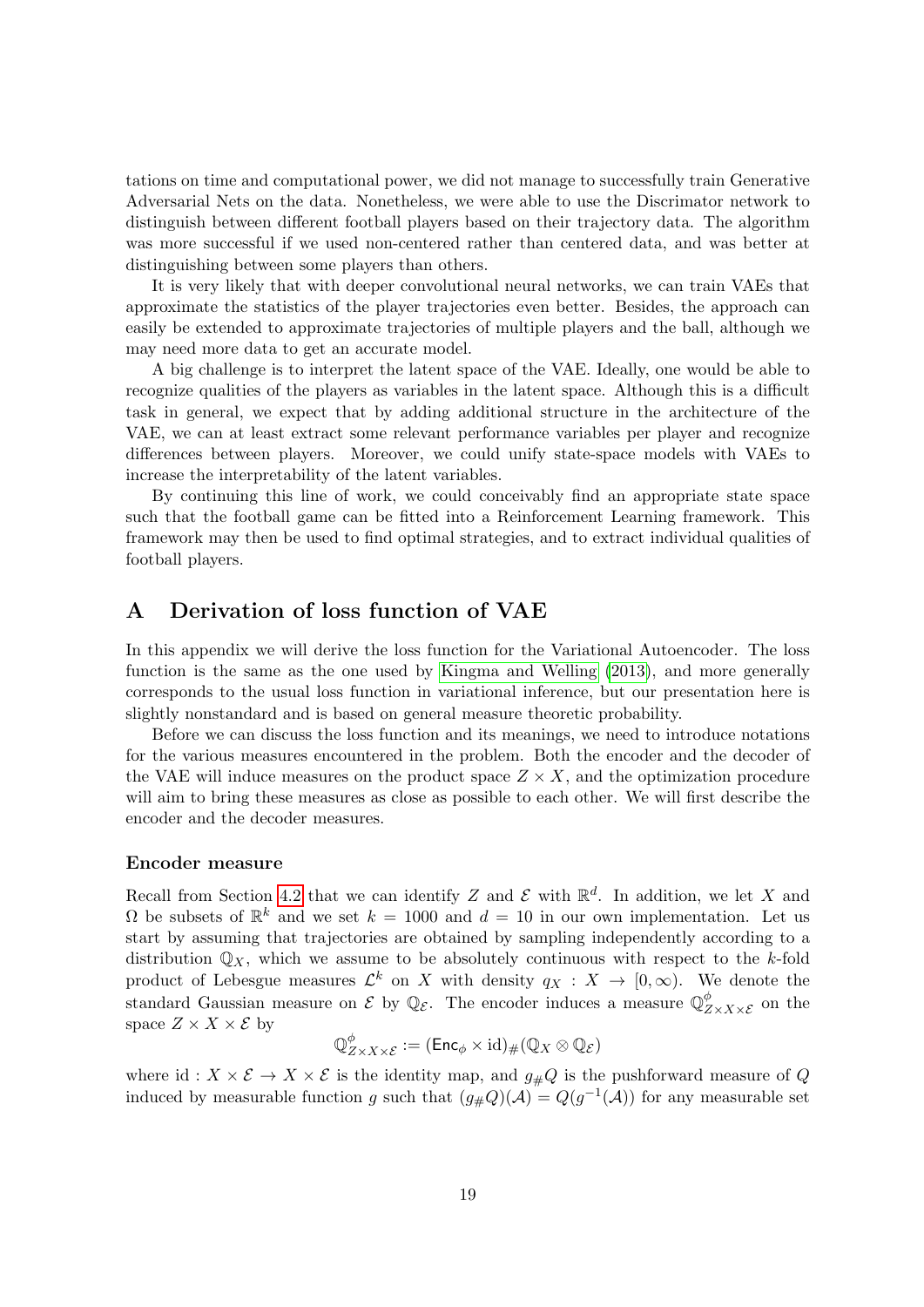A. Equivalently, for every bounded and continuous function  $f: Z \times X \times \mathcal{E} \to \mathbb{R}$  it holds that

$$
\int_{Z\times X\times \mathcal{E}} fd\mathbb{Q}_{Z\times X\times \mathcal{E}}^{\phi} = \int_{X\times \mathcal{E}} f(\mathsf{Enc}_{\phi}(x,\epsilon), x, \epsilon) d(\mathbb{Q}_X \otimes \mathbb{Q}_{\mathcal{E}})(x,\epsilon).
$$

We observe that  $\mathbb{Q}_X$  and  $\mathbb{Q}_\mathcal{E}$  are indeed the marginals of the measure  $\mathbb{Q}^\phi_{Z\times X\times \mathcal{E}}$ , and similarly we will denote by  $\mathbb{Q}^{\phi}_{Z\times X}$  the  $Z\times X$ -marginal of  $\mathbb{Q}^{\phi}_{Z\times X\times \mathcal{E}}$  etc.. We will occasionally refer to  $\mathbb{Q}^\phi_{Z \times X}$  as the *encoder measure* or the *recognition model*.

Finally, we denote the conditional distribution on Z induced from the encoder given  $x \in X$ by

$$
\mathbb{Q}^\phi_{Z|x}:=\mathsf{Enc}_\phi(x,\cdot)_\#\mathbb{Q}_\mathcal{E}.
$$

We assume that its density with respect to  $\mathbb{P}_Z$ , the standard Gaussian measure on Z, exists and we denote it by  $q_Z^{\phi}$  $Z|_{Z|x}$ . The measure  $\mathbb{Q}^{\phi}_{Z\times X}$  is then absolutely continuous with respect to  $\mathbb{P}_Z \otimes \mathcal{L}^k$  with density

$$
q_{Z\times X}^{\phi}(z,x)=q_{Z|x}^{\phi}(z)q_X(x).
$$

#### Decoder measure

Analogously, we denote by  $\mathbb{P}_Z$  and  $\mathbb{P}_\Omega$  the standard Gaussian measures on Z and  $\Omega$  respectively. The decoder induces a measure  $\mathbb{P}^{\theta}_{Z\times \Omega\times X}$  on the space  $Z\times \Omega \times X$ , given by

$$
\mathbb{P}^{\theta}_{Z\times\Omega\times X}:=(\mathrm{id}\times\mathsf{Dec}_{\theta})_{\#}(\mathbb{P}_Z\otimes\mathbb{P}_{\Omega}).
$$

Again, we observe that  $\mathbb{P}_Z$  and  $\mathbb{P}_{\Omega}$  are the marginals of  $\mathbb{P}^{\theta}_{Z\times\Omega\times X}$  and we denote by  $\mathbb{P}^{\theta}_{Z\times X}$ the marginal probability distribution on  $Z \times X$ . We refer to  $\mathbb{P}^{\theta}_{Z \times X}$  as the *decoder measure* or the *generative model*. We will assume that  $\mathbb{P}^{\theta}_{Z \times X}$  is absolutely continuous with respect to the product measure  $\mathbb{P}_Z \otimes \mathcal{L}^k$ , and that its density  $p_{Z\times X}^{\theta} : Z \times X \to (0,\infty)$  is strictly positive. Since  $\mathbb{P}_Z$  is the marginal of  $\mathbb{P}_{Z\times X}^{\theta}$  it follows that the marginal density  $p_Z: Z \to [0, \infty)$  is defined by

$$
p_Z(z) := \int_X p_{Z \times X}^{\theta}(z, x) d\mathcal{L}^k(x)
$$

and  $p_Z(z) = 1$  for every  $z \in Z$ . We also define the conditional density

$$
p_{X|z}^{\theta}(x) = \frac{p_{Z\times X}^{\theta}(z,x)}{p_Z(z)}.
$$

We denote the corresponding conditional probability distribution on X by  $\mathbb{P}_{X|z}^{\theta}$  and note that it coincides with the law of the decoder conditioned on  $z \in Z$ ,

$$
\mathbb{P}_{X|z}^{\theta} = \text{Dec}_{\theta}(z, \cdot)_{\#} \mathbb{P}_{\Omega}. \tag{A.1}
$$

.

In the particular context of the Variational Autoencoder explained in Section [4.2,](#page-12-0) we find that

$$
p_{Z\times X}^{\theta}(z,x) = p_{X|z}^{\theta}(x)p_Z(z) = \frac{1}{(2\pi\sigma_X^2)^{k/2}} \exp\left(-\frac{1}{2\sigma_X^2}||x - \mu_{X,\theta}(z)||^2\right)
$$

Similarly, we define the marginal density  $p_X^{\theta}: X \to [0, \infty)$  by

$$
p_X^{\theta}(x) := \int_Z p_{Z \times X}^{\theta}(z, x) d\mathbb{P}_Z(z).
$$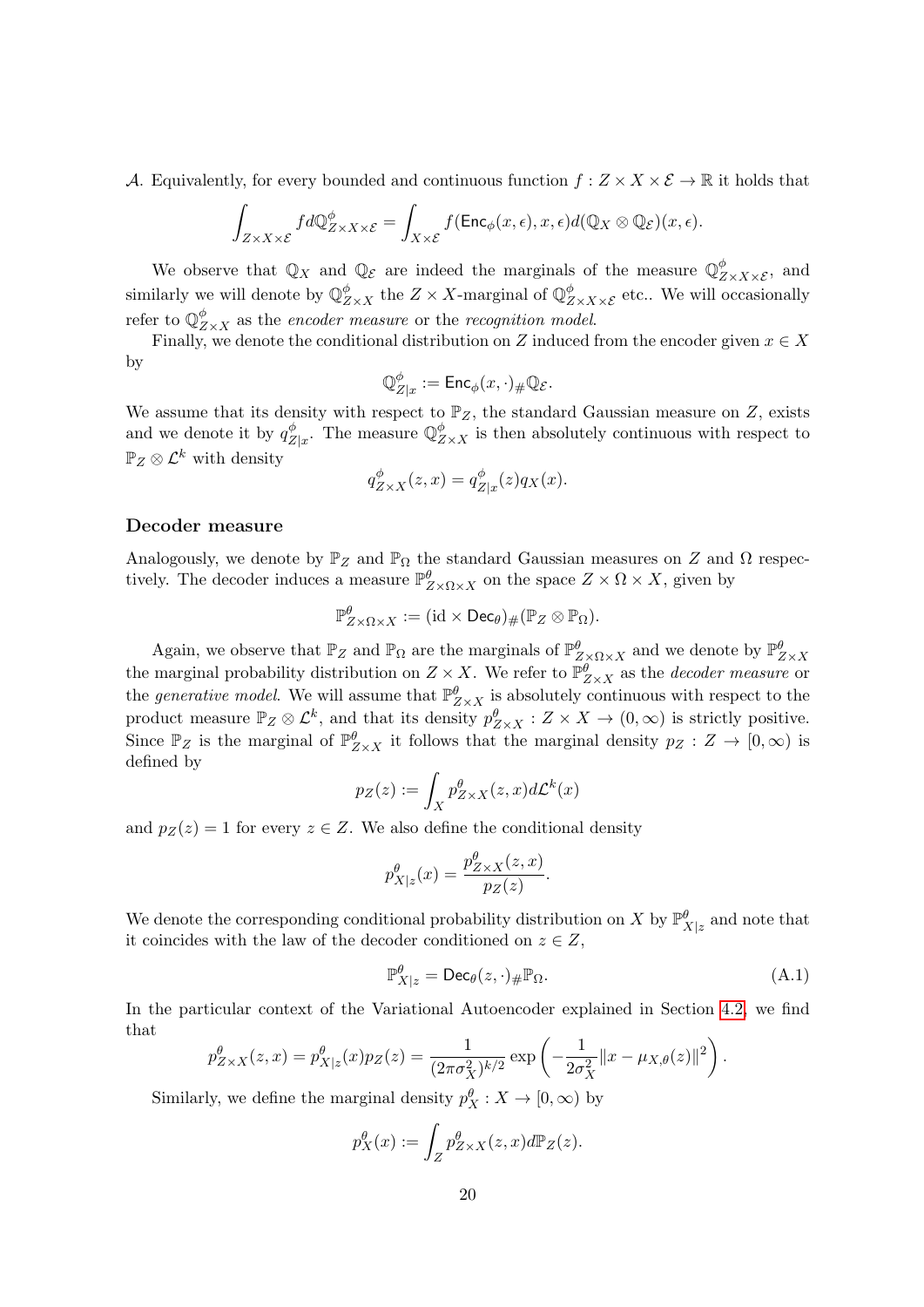Note that  $p_X^{\theta}(x) > 0$  for all  $x \in X$ . We denote the associated probability distribution on X by  $\mathbb{P}_{X}^{\theta}$ . We set

$$
p^\theta_{Z|x}(z) := \frac{p^\theta_{Z\times X}(z,x)}{p^\theta_X(x)}
$$

and denote by  $\mathbb{P}^{\theta}_{Z|x}$  the associated conditional probability distribution that has density  $p^{\theta}_{Z|x}$ with respect to  $\mathbb{P}_Z$ .

Note that by definition, the following version of Bayes' Theorem holds

<span id="page-20-0"></span>
$$
p_{Z|x}^{\theta}(z)p_X^{\theta}(x) = p_{Z \times X}^{\theta}(z, x) = p_{X|z}^{\theta}(x)p_Z(z).
$$
 (A.2)

#### Derivation of loss function

The loss function of the Variational Autoencoder is built around the relative entropy, or more commonly known as the Kullback-Leibler (KL) divergence. If  $\mathbb P$  and  $\mathbb Q$  are probability measures on a measure space Y, the Kullback-Leibler divergence  $D_{\text{KL}}(\mathbb{Q}|\mathbb{P})$  is defined to be  $+\infty$  if  $\mathbb Q$  is not absolutely continuous with respect to  $\mathbb P$ , and otherwise

$$
D_{\mathrm{KL}}(\mathbb{Q} \Vert \mathbb{P}) := \int_Y \log \frac{d\mathbb{Q}}{d\mathbb{P}} d\mathbb{Q},
$$

where  $\frac{d\mathbb{Q}}{d\mathbb{P}}$  is the Radon-Nikodym derivative which we can take as the density of  $\mathbb{Q}$  with respect to P.

We aim to minimize over all  $\theta$  and  $\phi$  an approximation of

<span id="page-20-1"></span>
$$
D_{\mathrm{KL}}(\mathbb{Q}^{\phi}_{Z\times X}\|\mathbb{P}^{\theta}_{Z\times X}).
$$

This has the interpretation that we search for  $\theta$  and  $\phi$  so that it is hard to distinguish the encoder distribution  $\mathbb{Q}^{\phi}_{Z\times X}$  from the decoder distribution  $\mathbb{P}^{\theta}_{Z\times X}$ .

In view of Bayes' Theorem given by  $(A.2)$ , we can write this KL divergence in different ways as follows

$$
D_{\text{KL}}(\mathbb{Q}_{Z\times X}^{\phi}||\mathbb{P}_{Z\times X}^{\theta}) = \int_{Z\times X} \log \frac{q_{Z\times X}^{\phi}(z,x)}{p_{Z\times X}^{\theta}(z,x)} d\mathbb{Q}_{Z\times X}^{\phi}(z,x)
$$
  
\n
$$
= \int_{Z\times X} \log \frac{q_{Z|x}^{\phi}(z)q_X(x)}{p_{X|z}^{\theta}(x)p_Z(z)} d\mathbb{Q}_{Z\times X}^{\phi}(z,x)
$$
  
\n
$$
= \int_{Z\times X} \log \frac{q_{Z|x}^{\phi}(z)q_X(x)}{p_{Z|x}^{\theta}(z)p_X^{\theta}(x)} d\mathbb{Q}_{Z\times X}^{\phi}(z,x).
$$
 (A.3)

The last of these expressions yields that

$$
D_{\mathrm{KL}}(\mathbb{Q}_{Z\times X}^{\phi}||\mathbb{P}_{Z\times X}^{\theta}) = \int_{X} \log \frac{q_X(x)}{p_X^{\theta}(x)} d\mathbb{Q}_X(x) + \int_{X} \int_{Z} \log \frac{q_{Z|x}^{\phi}(z)}{p_{Z|x}^{\theta}(z)} d\mathbb{Q}_{Z|x}^{\phi}(z) d\mathbb{Q}_X(x)
$$
  
=  $D_{\mathrm{KL}}(\mathbb{Q}_X||\mathbb{P}_X^{\theta}) + \int_{X} D_{\mathrm{KL}}(\mathbb{Q}_{Z|x}^{\phi}||\mathbb{P}_{Z|x}^{\theta}) d\mathbb{Q}_X(x).$ 

The first term in this expression is small when the true distribution  $\mathbb{Q}_X$  is hard to distinguish from the distribution of X generated by the decoder  $\mathbb{P}_{X}^{\theta}$ . The second term is small when, on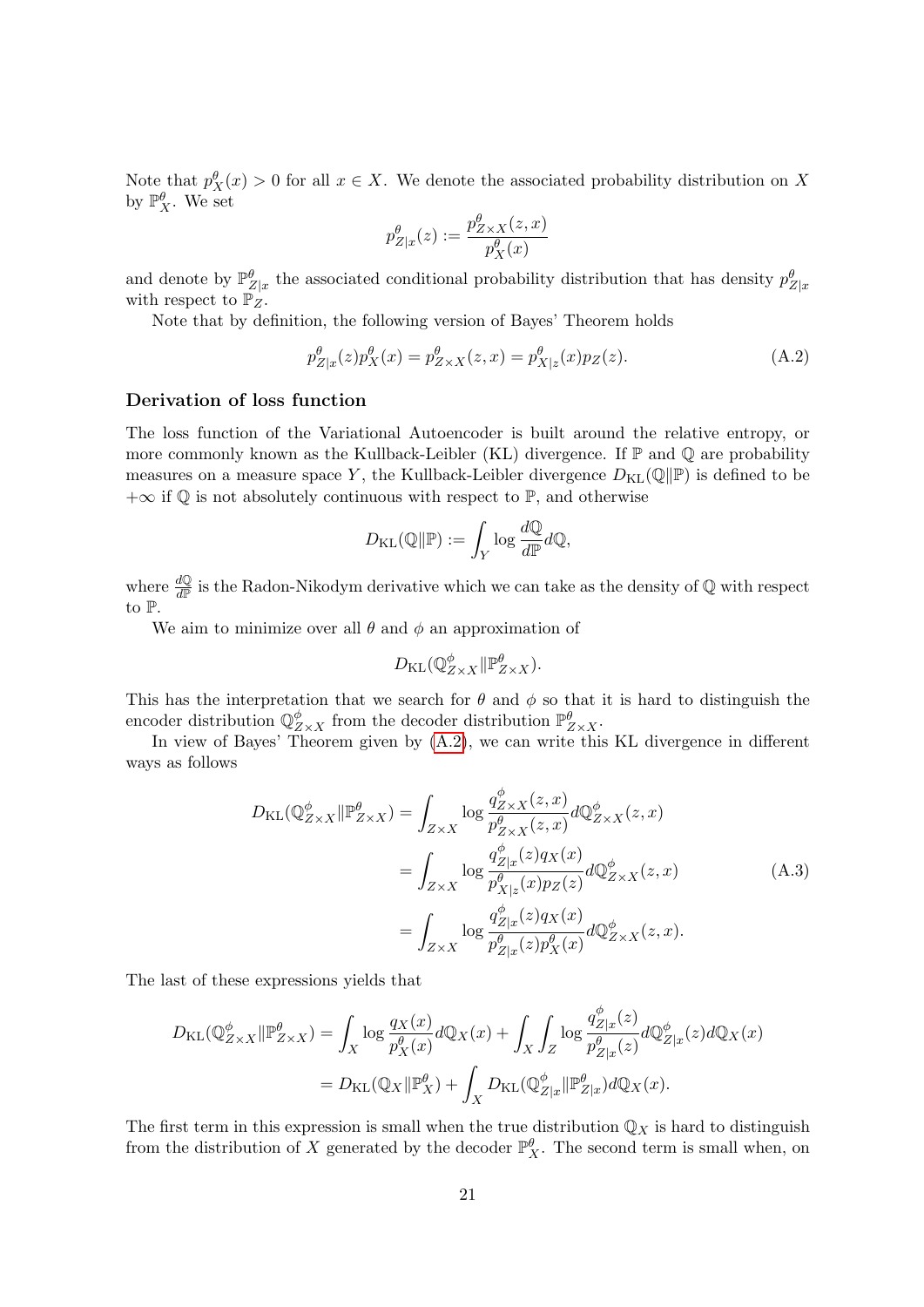average, the conditional distribution of the encoder on  $Z$  given  $x$  is hard to distinguish from the conditional distribution of the *decoder* on  $Z$  given  $x$ .

As usual in variational inference (cf. ?), we subtract  $D_{\text{KL}}(\mathbb{Q}_X | \mathcal{L}^k)$  and minimize instead

$$
-D_{\text{KL}}(\mathbb{Q}_X \| \mathcal{L}^k) + D_{\text{KL}}(\mathbb{Q}_X \| \mathbb{P}_X^{\theta}) + \int_X D_{\text{KL}}(\mathbb{Q}_{Z|x}^{\phi} \| \mathbb{P}_{Z|x}^{\theta}) d\mathbb{Q}_X(x),
$$
\n
$$
= \int_X \left[ -\log q_X(x) + \log \frac{q_X(x)}{p_X^{\theta}(x)} \right] d\mathbb{Q}_X(x) + \int_X D_{\text{KL}}(\mathbb{Q}_{Z|x}^{\phi} \| \mathbb{P}_{Z|x}^{\theta}) d\mathbb{Q}_X(x)
$$
\n
$$
= -\int_X \log p_X^{\theta}(x) d\mathbb{Q}_X(x) + \int_X D_{\text{KL}}(\mathbb{Q}_{Z|x}^{\phi} \| \mathbb{P}_{Z|x}^{\theta}) d\mathbb{Q}_X(x).
$$
\n(A.4)

This expression can be recognized as being at the start of the derivation for the loss function used in [Kingma and Welling](#page-22-3) [\(2013\)](#page-22-3). (We assume  $D_{\text{KL}}(\mathbb{Q}_X || \mathcal{L}^k) < \infty$  and in particular that  $\mathbb{Q}_X$  is absolutely continuous with respect to the Lebesgue measure  $\mathcal{L}^k$ .)

However, the marginal density  $p_X^{\theta}$  is often inaccessible, i.e. it is often impossible to compute and hard to approximate. Therefore, one rewrites the functional in a different way. By the representation given in [\(A.3\)](#page-20-1) we find

$$
D_{\text{KL}}(\mathbb{Q}_{Z\times X}^{\phi}||\mathbb{P}_{Z\times X}^{\theta}) - D_{\text{KL}}(\mathbb{Q}_{X}||\mathcal{L}^{k})
$$
  
\n
$$
= \int_{X} \left[ \int_{Z} \log \frac{q_{Z|x}^{\phi}(z)}{p_{X|z}^{\theta}(x)p_{Z}(z)} d\mathbb{Q}_{Z|x}^{\phi}(z) \right] d\mathbb{Q}_{X}(x)
$$
  
\n
$$
= - \int_{X} \int_{Z} \log p_{X|z}^{\theta}(x) d\mathbb{Q}_{Z|x}^{\phi}(z) d\mathbb{Q}_{X}(x) + \int_{X} \left[ \int_{Z} \log \frac{q_{Z|x}^{\phi}(z)}{p_{Z}(z)} d\mathbb{Q}_{Z|x}^{\phi}(z) \right] d\mathbb{Q}_{X}(x)
$$
  
\n
$$
= - \int_{X} \int_{\mathcal{E}} \log p_{X|\text{Enc}_{\phi}(x,\epsilon)}^{\theta}(x) d\mathbb{Q}_{\mathcal{E}}(\epsilon) d\mathbb{Q}_{X}(x) + \int_{X} \int_{\mathcal{E}} D_{\text{KL}}(\mathbb{Q}_{Z|x}^{\phi}||\mathbb{P}_{Z}) d\mathbb{Q}_{\mathcal{E}}(\epsilon) d\mathbb{Q}_{X}(x)
$$
  
\n
$$
= \int_{X \times \mathcal{E}} \left[ -\log p_{X|\text{Enc}_{\phi}(x,\epsilon)}^{\theta}(x) + D_{\text{KL}}(\mathbb{Q}_{Z|x}^{\phi}||\mathbb{P}_{Z}) \right] d(\mathbb{Q}_{X} \otimes \mathbb{Q}_{\mathcal{E}})(x,\epsilon).
$$

Our choice of loss function  $\mathcal{L}_{\phi,\theta}: X \times \mathcal{E} \to \mathbb{R}$  is therefore

$$
\mathcal{L}_{\phi,\theta}(x,\epsilon) := -\log p_{X|\mathsf{Enc}_{\phi}(x,\epsilon)}^{\theta}(x) + D_{\mathrm{KL}}(\mathbb{Q}_{Z|x}^{\phi}||\mathbb{P}_Z)
$$
\n(A.5)

<span id="page-21-1"></span><span id="page-21-0"></span>
$$
= \frac{1}{2\sigma_X^2} ||x - \mu_{X,\theta}(\text{Enc}_{\phi}(x,\epsilon))||^2 + \frac{k}{2}\log(2\pi\sigma_X^2)
$$
\n
$$
+ \frac{1}{2} [||\mu_{Z,\phi}(x)||^2 - d - \text{tr}\left(\log(\text{diag}(\sigma_{Z,\phi}(x))^2\right) + \text{tr}\left(\text{diag}(\sigma_{Z,\phi}(x))^2\right)],
$$
\n(A.6)

which up to scaling and a constant agrees with the loss function used in  $(4.1)$ .

This derivation allows us to interpret the effects of the different terms and constants in this loss function. The first term in  $(A.5)$  can be interpreted as a (negative) log-likelihood, the probability of observing x conditioned on the property that  $z = \text{Enc}_{\phi}(x, \epsilon)$ . This term is written in detail on the line [\(A.6\)](#page-21-1), where the Gaussian structure of  $p_{X|z}^{\theta}$  translates into a squared distance weighted by the factor  $1/2\sigma_X^2$ .

The second term in [\(A.5\)](#page-21-0) measures the divergence between the conditional distribution  $\mathbb{O}^{\phi}_{\pi}$  $Z_{Z|x}^{\varphi}$  and the standard Gaussian.

For very small values of  $\sigma_X$ , the first term in [\(A.5\)](#page-21-0) dominates the second. In practice, this means that for the parameters  $\phi$  and  $\theta$  found by the optimization procedure, there is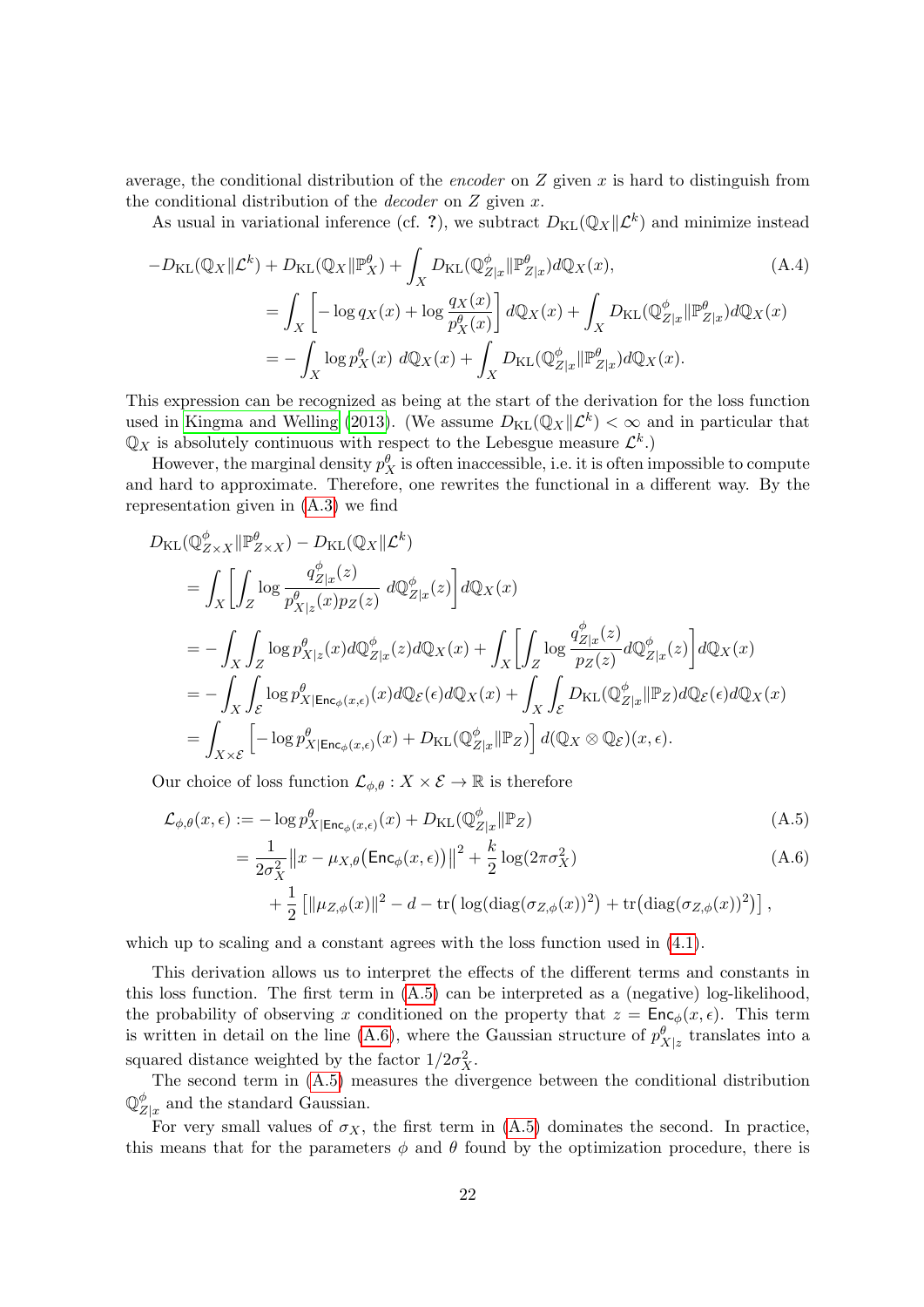no guarantee that the distribution  $\mathbb{Q}_z^{\phi}$  $Z|_Z$  is close to the standard Gaussian measure  $\mathbb{P}_Z$ ; in general it will be far away. Heuristically, the effective range of the encoder will have small  $\mathbb{P}_Z$ measure.

For values of z that are in the effective range of the encoder, the decoder will produce realistic trajectories. However, for the values of  $z$  that are not in the range, there is no reason for the decoder to produce realistic trajectories. In particular, the generative model that first independently samples  $z \in Z$  and  $\omega \in \Omega$  according to  $\mathbb{P}_Z$  and  $\mathbb{P}_\Omega$  respectively and then computes  $\mathsf{Dec}_{\phi}(z,\omega)$ , will have very different statistics from the model that samples from  $\mathbb{Q}_X$ if  $\sigma_X$  is very small.

# References

- <span id="page-22-9"></span>J. Bruner and A. Deshpande. Generative adversarial networks for beginners. Retrieved from [https://www.oreilly.com/learning/generative-adversarial-networks-for-beginners,](https://www.oreilly.com/learning/generative-adversarial-networks-for-beginners) 2017.
- <span id="page-22-11"></span>F. Chollet et al. Keras. [https://keras.io,](https://keras.io) 2015.
- <span id="page-22-2"></span>J. E. Goff and M. J. Carré. Trajectory analysis of a soccer ball. American Journal of Physics, 77(11):1020–1027, 2009.
- <span id="page-22-4"></span>I. Goodfellow, J. Pouget-Abadie, M. Mirza, B. Xu, D. Warde-Farley, S. Ozair, A. Courville, and Y. Bengio. Generative adversarial nets. In Advances in Neural Information Processing Systems 27, pages 2672–2680. 2014.
- <span id="page-22-5"></span>J. Helske. KFAS: Exponential family state space models in R. Journal of Statistical Software, 78(10):1–39, 2017.
- <span id="page-22-8"></span>A. Karazeev. Generative adversarial networks (GANs): Engine and applications. Retrieved from [https://blog.statsbot.co/generative-adversarial-networks-gans-engine-and](https://blog.statsbot.co/generative-adversarial-networks-gans-engine-and-applications-f96291965b47)[applications-f96291965b47,](https://blog.statsbot.co/generative-adversarial-networks-gans-engine-and-applications-f96291965b47) 2017.
- <span id="page-22-3"></span>D. P. Kingma and M. Welling. Auto-Encoding Variational Bayes. arXiv:1312.6114, 2013.
- <span id="page-22-7"></span>S. J. Koopman and J. Durbin. Fast filtering and smoothing for multivariate state space models. Journal of Time Series Analysis, 21(3):281–296, 2000.
- <span id="page-22-6"></span>S. J. Koopman and J. Durbin. Filtering and smoothing of state vector for diffuse state-space models. Journal of Time Series Analysis, 24(1):85–98, 2003.
- <span id="page-22-1"></span>J. Ren, J. Orwell, G. A. Jones, and M. Xu. Real-time modeling of 3-d soccer ball trajectories from multiple fixed cameras. IEEE Transactions on Circuits and Systems for Video Technology, 18(3):350–362, 2008.
- <span id="page-22-10"></span>D. Seita. Understanding generative adversarial networks. Retrieved from [https:](https://danieltakeshi.github.io/2017/03/05/understanding-generative-adversarial-networks/) [//danieltakeshi.github.io/2017/03/05/understanding-generative-adversarial-networks/,](https://danieltakeshi.github.io/2017/03/05/understanding-generative-adversarial-networks/) 2017.
- <span id="page-22-0"></span>X. Yu, Q. Tian, and K. W. Wan. A novel ball detection framework for real soccer video. In International Conference on Multimedia and Expo, 2003. ICME '03. Proceedings., pages II–265–8 vol.2, 2003a.